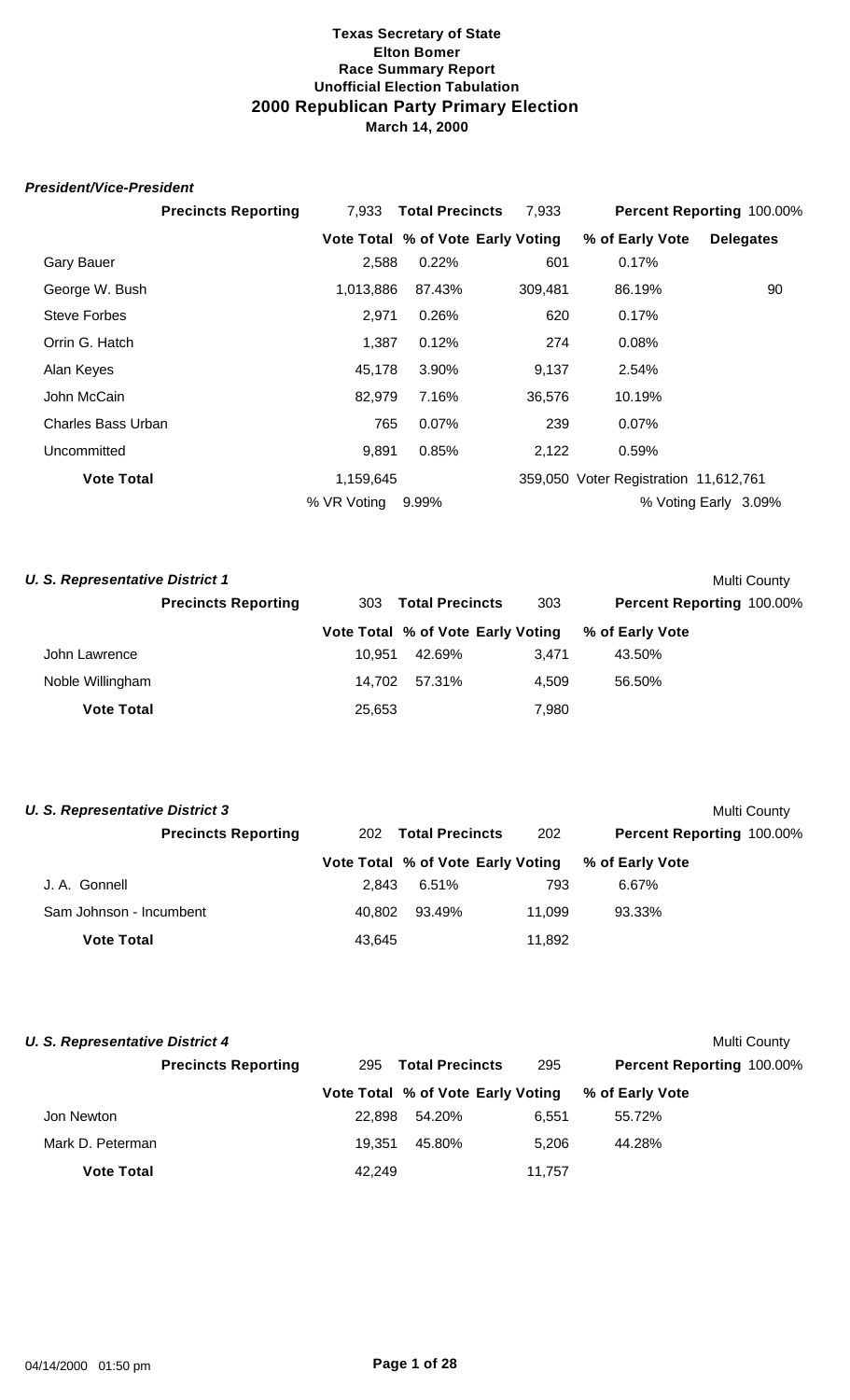## **U. S. Representative District 7** Single County

|                       |                            |        |                                   |        |                 | "                         |
|-----------------------|----------------------------|--------|-----------------------------------|--------|-----------------|---------------------------|
|                       | <b>Precincts Reporting</b> | 171    | <b>Total Precincts</b>            | 171    |                 | Percent Reporting 100.00% |
|                       |                            |        | Vote Total % of Vote Early Voting |        | % of Early Vote |                           |
| <b>Mark Brewer</b>    |                            | 4,862  | 7.69%                             | 1,010  | 6.90%           |                           |
| John Culberson        |                            | 23,872 | 37.74%                            | 5,859  | 40.05%          |                           |
| <b>Wallace Henley</b> |                            | 4,647  | 7.35%                             | 880    | 6.02%           |                           |
| Gene Hsiao            |                            | 1,061  | 1.68%                             | 223    | 1.52%           |                           |
| Ron Kapche            |                            | 3,105  | 4.91%                             | 528    | 3.61%           |                           |
| Susan Malfer          |                            | 410    | 0.65%                             | 82     | 0.56%           |                           |
| Cathy McConn          |                            | 8,480  | 13.41%                            | 2,360  | 16.13%          |                           |
| Peter Wareing         |                            | 16,814 | 26.58%                            | 3,687  | 25.20%          |                           |
| <b>Vote Total</b>     |                            | 63,251 |                                   | 14,629 |                 |                           |
|                       |                            |        |                                   |        |                 |                           |

| <b>U. S. Representative District 10</b> |        |                                   |        |                           | Single County |
|-----------------------------------------|--------|-----------------------------------|--------|---------------------------|---------------|
| <b>Precincts Reporting</b>              | 223    | <b>Total Precincts</b>            | 223    | Percent Reporting 100.00% |               |
|                                         |        | Vote Total % of Vote Early Voting |        | % of Early Vote           |               |
| Ronnie "Reeferseed" Gjemre              | 2.759  | 8.20%                             | 1.197  | 8.90%                     |               |
| Jerry J. Mikus, Jr.                     | 11.002 | 32.70%                            | 4.065  | 30.24%                    |               |
| <b>Charles Moritz</b>                   | 19.889 | 59.11%                            | 8.181  | 60.86%                    |               |
| <b>Vote Total</b>                       | 33,650 |                                   | 13,443 |                           |               |

| <b>U. S. Representative District 11</b> |                            |        |                                   |        |                           | <b>Multi County</b> |
|-----------------------------------------|----------------------------|--------|-----------------------------------|--------|---------------------------|---------------------|
|                                         | <b>Precincts Reporting</b> | 278    | <b>Total Precincts</b>            | 278    | Percent Reporting 100.00% |                     |
|                                         |                            |        | Vote Total % of Vote Early Voting |        | % of Early Vote           |                     |
| Rob Curnock                             |                            | 7.107  | 19.81%                            | 1,857  | 17.31%                    |                     |
| <b>Ramsey Farley</b>                    |                            | 14.220 | 39.63%                            | 3.912  | 36.47%                    |                     |
| <b>Rodney Geer</b>                      |                            | 14.555 | 40.56%                            | 4.958  | 46.22%                    |                     |
| <b>Vote Total</b>                       |                            | 35,882 |                                   | 10.727 |                           |                     |

| <b>U. S. Representative District 13</b> |        |                                   |       |                           | Multi County |
|-----------------------------------------|--------|-----------------------------------|-------|---------------------------|--------------|
| <b>Precincts Reporting</b>              |        | 334 Total Precincts               | 334   | Percent Reporting 100.00% |              |
|                                         |        | Vote Total % of Vote Early Voting |       | % of Early Vote           |              |
| David G. Morris                         | 3.363  | 9.36%                             | 859   | 9.35%                     |              |
| Mac Thornberry - Incumbent              | 32.585 | 90.64%                            | 8.329 | 90.65%                    |              |
| <b>Vote Total</b>                       | 35,948 |                                   | 9,188 |                           |              |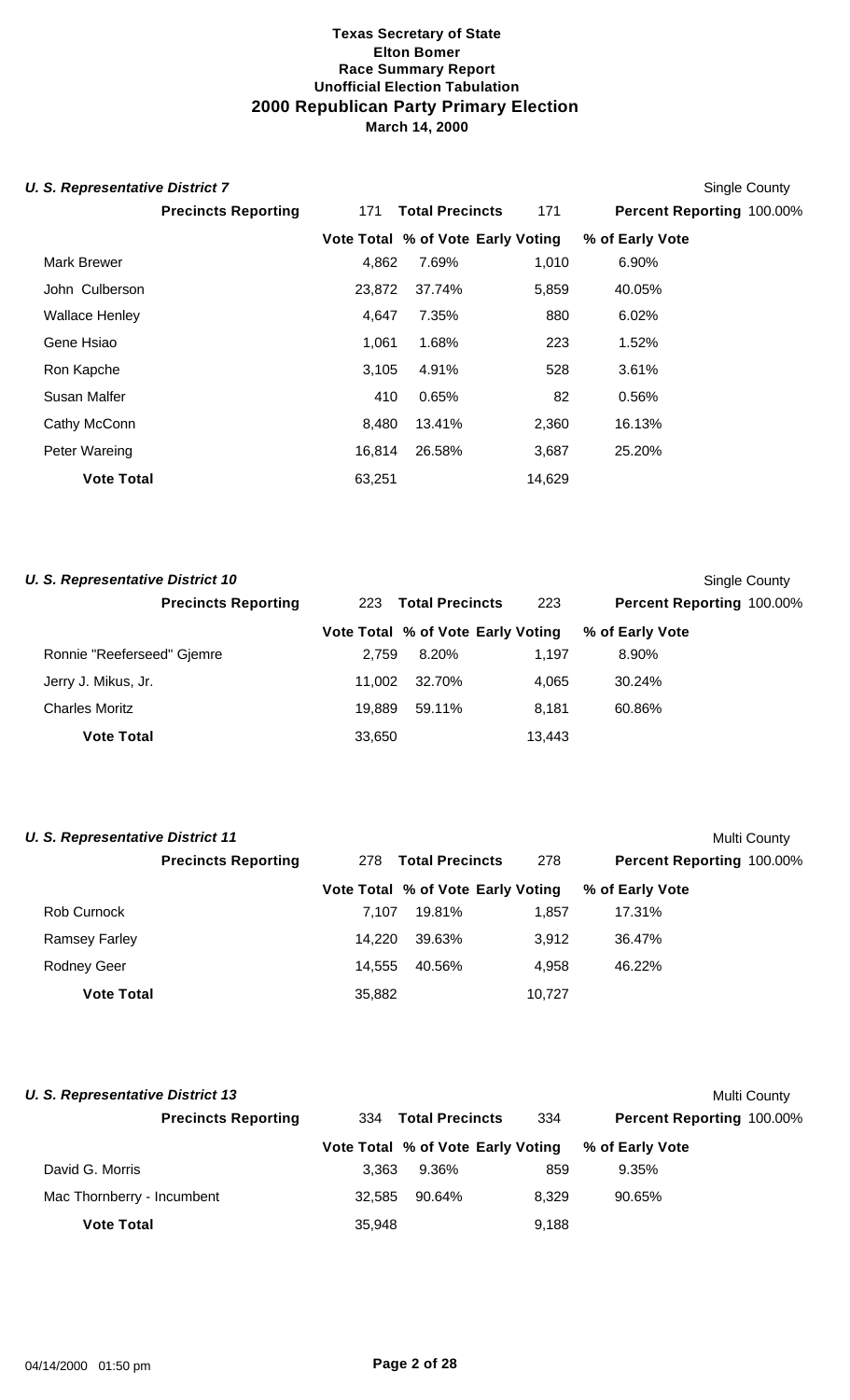| <b>U. S. Representative District 17</b> |                            |        |                                   |       |                           | Multi County |
|-----------------------------------------|----------------------------|--------|-----------------------------------|-------|---------------------------|--------------|
|                                         | <b>Precincts Reporting</b> | 316    | <b>Total Precincts</b>            | 316   | Percent Reporting 100.00% |              |
|                                         |                            |        | Vote Total % of Vote Early Voting |       | % of Early Vote           |              |
| <b>Darrell Clements</b>                 |                            | 15.149 | 51.56%                            | 5.178 | 53.07%                    |              |
| Shane Hunt                              |                            | 14.230 | 48.44%                            | 4.579 | 46.93%                    |              |
| <b>Vote Total</b>                       |                            | 29.379 |                                   | 9.757 |                           |              |

| <b>U. S. Representative District 18</b> |                            |       |                                   |                        |                 | Single County             |  |
|-----------------------------------------|----------------------------|-------|-----------------------------------|------------------------|-----------------|---------------------------|--|
|                                         | <b>Precincts Reporting</b> | 246   |                                   | <b>Total Precincts</b> | 246             | Percent Reporting 100.00% |  |
|                                         |                            |       | Vote Total % of Vote Early Voting |                        | % of Early Vote |                           |  |
| Bob Levy                                |                            | 5.230 | 54.11%                            | 891                    | 40.87%          |                           |  |
| Elmer L. Zoch                           |                            | 4.435 | 45.89%                            | 1.289                  | 59.13%          |                           |  |
| <b>Vote Total</b>                       |                            | 9,665 |                                   | 2,180                  |                 |                           |  |

|     |        |                                                     | Multi County                      |
|-----|--------|-----------------------------------------------------|-----------------------------------|
| 236 |        | 236                                                 | <b>Percent Reporting 100.00%</b>  |
|     |        |                                                     | % of Early Vote                   |
|     | 83.31% | 12.569                                              | 82.32%                            |
|     | 16.69% | 2.700                                               | 17.68%                            |
|     |        | 15.269                                              |                                   |
|     |        | <b>Total Precincts</b><br>42.016<br>8.415<br>50,431 | Vote Total % of Vote Early Voting |

| <b>U. S. Representative District 24</b> |        |                                   |       | Multi County              |  |
|-----------------------------------------|--------|-----------------------------------|-------|---------------------------|--|
| <b>Precincts Reporting</b>              | 266    | <b>Total Precincts</b>            | 266   | Percent Reporting 100.00% |  |
|                                         |        | Vote Total % of Vote Early Voting |       | % of Early Vote           |  |
| Cynthia Newman                          | 3,883  | 22.57%                            | 1,029 | 24.16%                    |  |
| <b>Bill Payne</b>                       | 4.571  | 26.57%                            | 1,102 | 25.87%                    |  |
| Mac Warren                              | 3.173  | 18.44%                            | 894   | 20.99%                    |  |
| James "Bryndan" Wright                  | 5.577  | 32.42%                            | 1.234 | 28.97%                    |  |
| <b>Vote Total</b>                       | 17.204 |                                   | 4.259 |                           |  |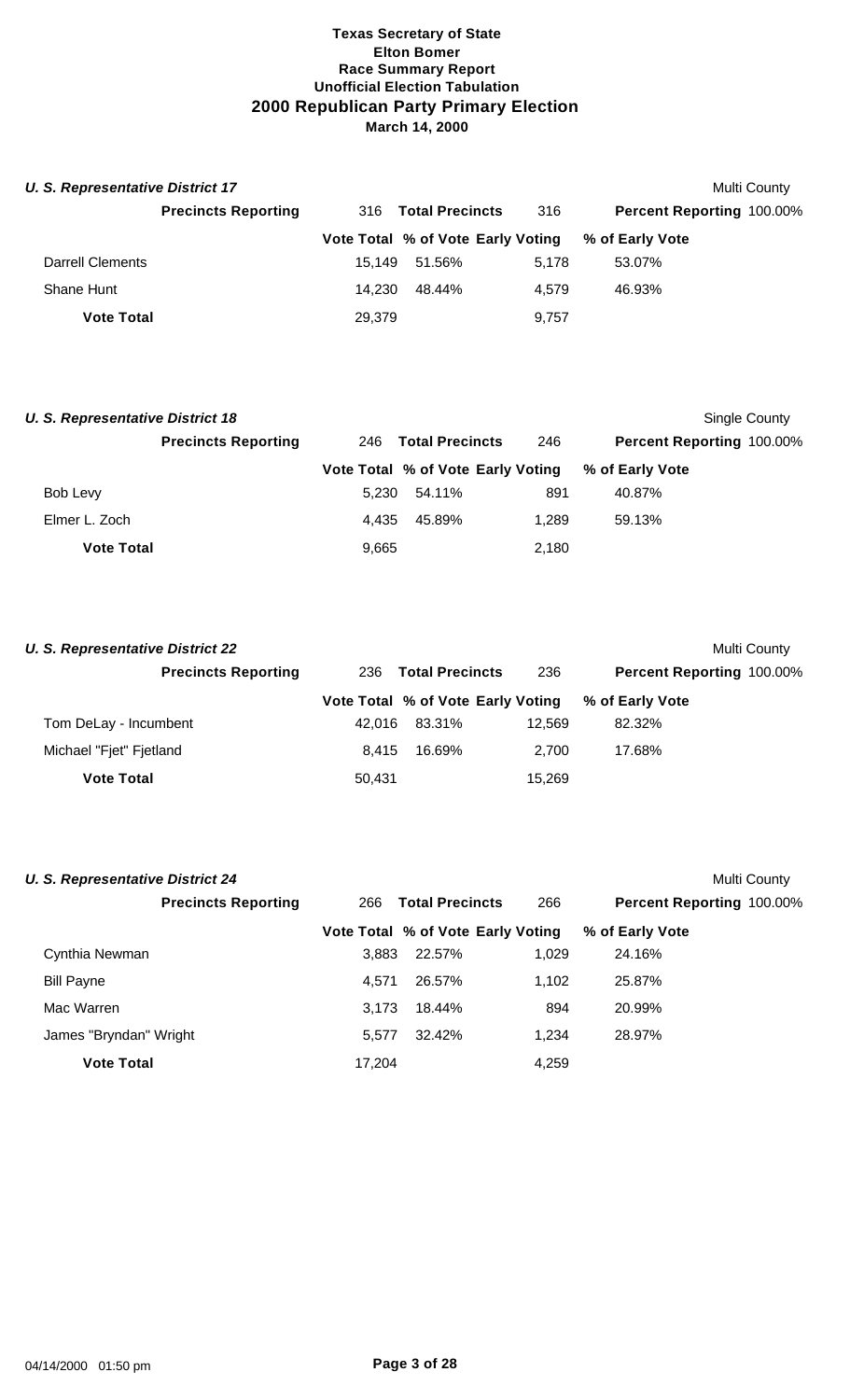| <b>U. S. Representative District 25</b> |                            |        |                                   |       |                                  | Single County |
|-----------------------------------------|----------------------------|--------|-----------------------------------|-------|----------------------------------|---------------|
|                                         | <b>Precincts Reporting</b> | 177    | <b>Total Precincts</b>            | 177   | <b>Percent Reporting 100.00%</b> |               |
|                                         |                            |        | Vote Total % of Vote Early Voting |       | % of Early Vote                  |               |
| <b>Tom Reiser</b>                       |                            | 11.028 | 48.67%                            | 3.652 | 60.81%                           |               |
| Phil Sudan                              |                            | 11.630 | 51.33%                            | 2.354 | 39.19%                           |               |
| <b>Vote Total</b>                       |                            | 22,658 |                                   | 6,006 |                                  |               |

| <b>U. S. Representative District 26</b> |                               |                                   |        | Multi County              |
|-----------------------------------------|-------------------------------|-----------------------------------|--------|---------------------------|
| <b>Precincts Reporting</b>              | <b>Total Precincts</b><br>257 |                                   | 257    | Percent Reporting 100.00% |
|                                         |                               | Vote Total % of Vote Early Voting |        | % of Early Vote           |
| Dick Armey - Incumbent                  | 62.199                        | 87.11%                            | 14.050 | 87.72%                    |
| Larry K. Thompson                       | 9.201                         | 12.89%                            | 1.967  | 12.28%                    |
| <b>Vote Total</b>                       | 71.400                        |                                   | 16,017 |                           |

| <b>U. S. Representative District 29</b> |                            |       |                                   |       | Single County                    |
|-----------------------------------------|----------------------------|-------|-----------------------------------|-------|----------------------------------|
|                                         | <b>Precincts Reporting</b> | 179   | <b>Total Precincts</b>            | 179   | <b>Percent Reporting 100.00%</b> |
|                                         |                            |       | Vote Total % of Vote Early Voting |       | % of Early Vote                  |
| Allen H. Goforth                        |                            | 3.683 | 48.20%                            | 800   | 39.27%                           |
| Joe Vu                                  |                            | 3.958 | 51.80%                            | 1.237 | 60.73%                           |
| <b>Vote Total</b>                       |                            | 7.641 |                                   | 2,037 |                                  |

| <b>Railroad Commissioner - Unexpired Term</b> |             |                                   |         |                                       |
|-----------------------------------------------|-------------|-----------------------------------|---------|---------------------------------------|
| <b>Precincts Reporting</b>                    | 7.933       | <b>Total Precincts</b>            | 7.933   | <b>Percent Reporting 100.00%</b>      |
|                                               |             | Vote Total % of Vote Early Voting |         | % of Early Vote                       |
| Andy Draughn                                  | 172.696     | 20.12%                            | 56.801  | 22.13%                                |
| Michael L. Williams - Incumbent               | 685.804     | 79.88%                            | 199.838 | 77.87%                                |
| <b>Vote Total</b>                             | 858.500     |                                   |         | 256,639 Voter Registration 11,612,761 |
|                                               | % VR Voting | 7.39%                             |         | % Voting Early 2.21%                  |

| Justice, Supreme Court, Place 1 |             |                                   |         |                                       |
|---------------------------------|-------------|-----------------------------------|---------|---------------------------------------|
| <b>Precincts Reporting</b>      | 7.933       | <b>Total Precincts</b>            | 7.933   | Percent Reporting 100.00%             |
|                                 |             | Vote Total % of Vote Early Voting |         | % of Early Vote                       |
| Valorie W. Davenport            | 325.934     | 35.50%                            | 114.576 | 41.97%                                |
| Nathan Hecht - Incumbent        | 592.081     | 64.50%                            | 158.447 | 58.03%                                |
| <b>Vote Total</b>               | 918.015     |                                   |         | 273,023 Voter Registration 11,612,761 |
|                                 | % VR Voting | 7.91%                             |         | % Voting Early 2.35%                  |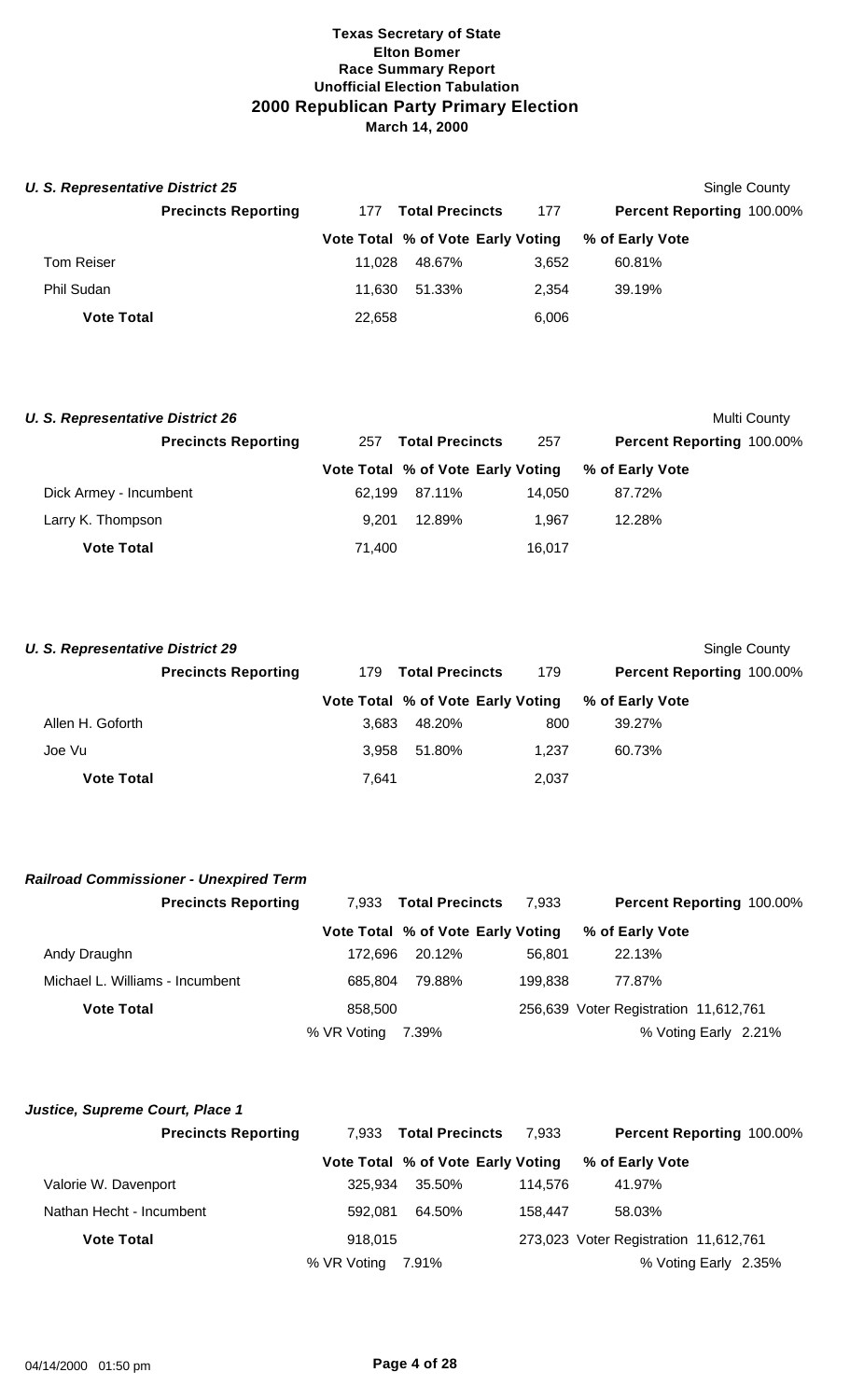## *Justice, Supreme Court, Place 3*

|                         | <b>Precincts Reporting</b> | 7.933       | <b>Total Precincts</b>            | 7.933   | <b>Percent Reporting 100.00%</b>      |
|-------------------------|----------------------------|-------------|-----------------------------------|---------|---------------------------------------|
|                         |                            |             | Vote Total % of Vote Early Voting |         | % of Early Vote                       |
| Al Gonzales - Incumbent |                            | 524.603     | 57.93%                            | 136.393 | 50.02%                                |
| Rod E. Gorman           |                            | 380.946     | 42.07%                            | 136.310 | 49.98%                                |
| <b>Vote Total</b>       |                            | 905,549     |                                   |         | 272,703 Voter Registration 11,612,761 |
|                         |                            | % VR Voting | 7.80%                             |         | % Voting Early 2.35%                  |

#### *Presiding Judge, Court of Criminal Appeals*

|                      | <b>Precincts Reporting</b> | 7.933       | <b>Total Precincts</b>            | 7.933  | Percent Reporting 100.00%             |
|----------------------|----------------------------|-------------|-----------------------------------|--------|---------------------------------------|
|                      |                            |             | Vote Total % of Vote Early Voting |        | % of Early Vote                       |
| <b>Sharon Keller</b> |                            | 279.510     | 33.65%                            | 91,560 | 35.52%                                |
| Connie J. Kelley     |                            | 138,237     | 16.64%                            | 42,065 | 16.32%                                |
| Tom Price            |                            | 315,005     | 37.93%                            | 96,651 | 37.49%                                |
| J. Gary Trichter     |                            | 97.802      | 11.78%                            | 27.506 | 10.67%                                |
| <b>Vote Total</b>    |                            | 830,554     |                                   |        | 257,782 Voter Registration 11,612,761 |
|                      |                            | % VR Voting | 7.15%                             |        | % Voting Early 2.22%                  |

### *Judge, Court of Criminal Appeals Place 1*

|                      | <b>Precincts Reporting</b> | 7.933       | <b>Total Precincts</b>            | 7,933  | Percent Reporting 100.00%             |
|----------------------|----------------------------|-------------|-----------------------------------|--------|---------------------------------------|
|                      |                            |             | Vote Total % of Vote Early Voting |        | % of Early Vote                       |
| John Boston          |                            | 87,207      | 11.04%                            | 27,711 | 11.27%                                |
| Alan Curry           |                            | 169.054     | 21.40%                            | 53,141 | 21.60%                                |
| <b>Tom Greenwell</b> |                            | 144.463     | 18.28%                            | 47,694 | 19.39%                                |
| Charles Holcomb      |                            | 208,220     | 26.35%                            | 64,104 | 26.06%                                |
| Guy Williams         |                            | 181.128     | 22.93%                            | 53,335 | 21.68%                                |
| <b>Vote Total</b>    |                            | 790.072     |                                   |        | 245,985 Voter Registration 11,612,761 |
|                      |                            | % VR Voting | 6.80%                             |        | % Voting Early 2.12%                  |

# *Judge, Court of Criminal Appeals Place 2*

|                       | <b>Precincts Reporting</b> | 7,933       | <b>Total Precincts</b>            | 7.933  | Percent Reporting 100.00%             |
|-----------------------|----------------------------|-------------|-----------------------------------|--------|---------------------------------------|
|                       |                            |             | Vote Total % of Vote Early Voting |        | % of Early Vote                       |
| Pat Barber            |                            | 138.579     | 17.53%                            | 43.318 | 17.59%                                |
| Barbara Parker Hervey |                            | 200.552     | 25.37%                            | 68,143 | 27.67%                                |
| W. B. "Bennie" House  |                            | 66.130      | 8.36%                             | 19,767 | 8.03%                                 |
| Sally L. Ray          |                            | 135,706     | 17.16%                            | 41.514 | 16.86%                                |
| Jim Wallace           |                            | 249,635     | 31.58%                            | 73.534 | 29.86%                                |
| <b>Vote Total</b>     |                            | 790.602     |                                   |        | 246,276 Voter Registration 11,612,761 |
|                       |                            | % VR Voting | 6.81%                             |        | % Voting Early 2.12%                  |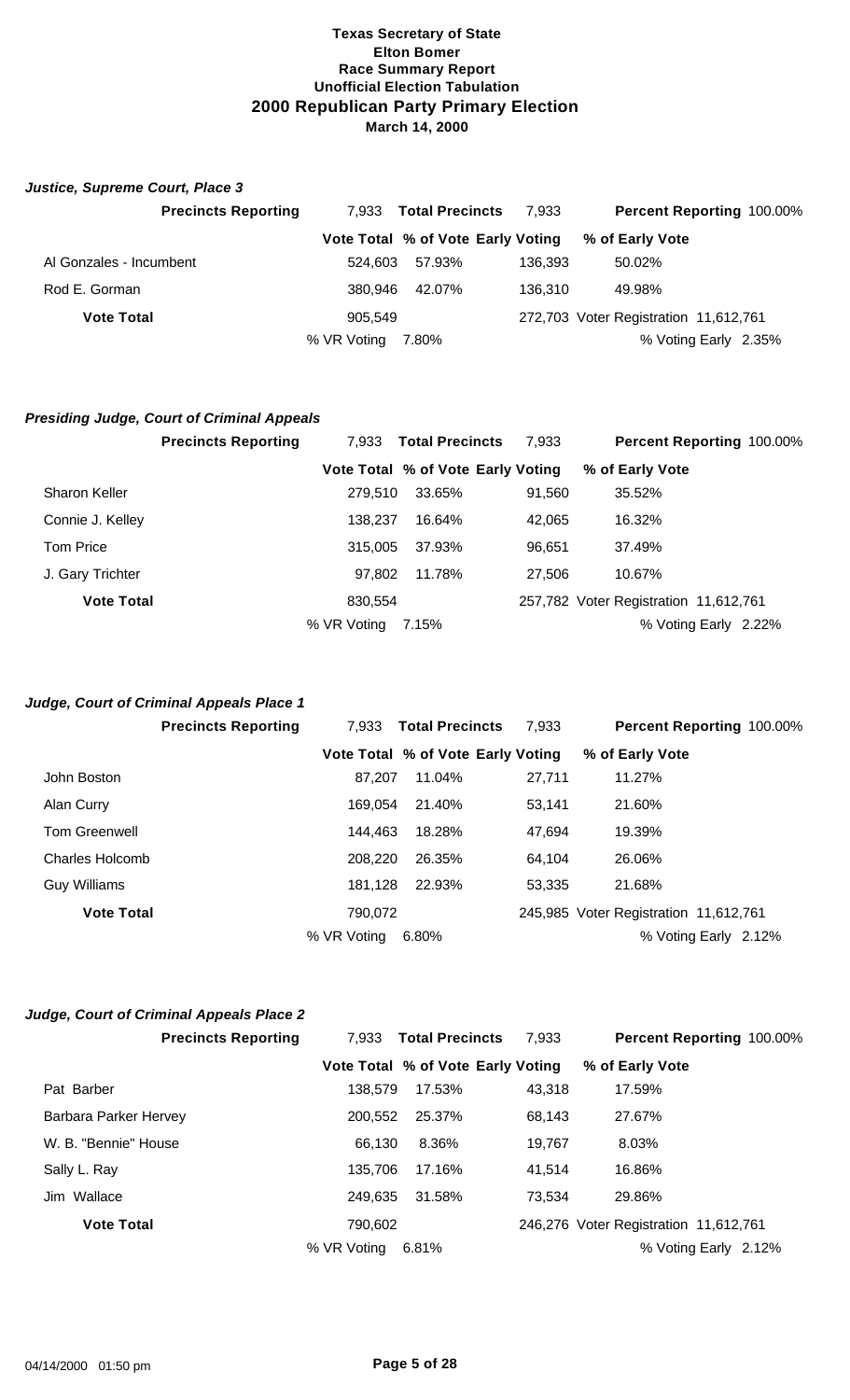|                   | <b>Member, State Board of Education, District 5</b> |                                      |                                   |        |                                  | Multi County |
|-------------------|-----------------------------------------------------|--------------------------------------|-----------------------------------|--------|----------------------------------|--------------|
|                   | <b>Precincts Reporting</b>                          | <b>Total Precincts</b><br>754<br>754 |                                   |        | <b>Percent Reporting 100.00%</b> |              |
|                   |                                                     |                                      | Vote Total % of Vote Early Voting |        | % of Early Vote                  |              |
| Dan Montgomery    |                                                     | 62.378                               | 60.89%                            | 21.893 | 59.27%                           |              |
| <b>Bob Offutt</b> |                                                     | 40.074                               | 39.11%                            | 15.044 | 40.73%                           |              |
| <b>Vote Total</b> |                                                     | 102.452                              |                                   | 36,937 |                                  |              |

| <b>Member, State Board of Education, District 10</b> |        |                                   |        |                           | Multi County |
|------------------------------------------------------|--------|-----------------------------------|--------|---------------------------|--------------|
| <b>Precincts Reporting</b>                           | 638    | <b>Total Precincts</b>            |        | Percent Reporting 100.00% |              |
|                                                      |        | Vote Total % of Vote Early Voting |        | % of Early Vote           |              |
| Dolores Hillyer                                      | 9.229  | 11.19%                            | 3,657  | 13.16%                    |              |
| <b>Bob Schoolfield</b>                               | 29.210 | 35.42%                            | 8.119  | 29.22%                    |              |
| <b>Brad Shields</b>                                  | 21.643 | 26.25%                            | 7,693  | 27.69%                    |              |
| Cynthia A. Thornton                                  | 22.376 | 27.14%                            | 8.317  | 29.93%                    |              |
| <b>Vote Total</b>                                    | 82,458 |                                   | 27,786 |                           |              |

| <b>State Senator, District 2</b> |                            |        |                                   |       |                           | Multi County |
|----------------------------------|----------------------------|--------|-----------------------------------|-------|---------------------------|--------------|
|                                  | <b>Precincts Reporting</b> | 329    | <b>Total Precincts</b>            | 329   | Percent Reporting 100.00% |              |
|                                  |                            |        | Vote Total % of Vote Early Voting |       | % of Early Vote           |              |
| Bob Deuell                       |                            | 9.915  | 36.60%                            | 2.433 | 33.66%                    |              |
| <b>Richard Harvey</b>            |                            | 10.293 | 38.00%                            | 2.804 | 38.79%                    |              |
| Keith Wheeler                    |                            | 6.882  | 25.40%                            | 1,992 | 27.56%                    |              |
| <b>Vote Total</b>                |                            | 27,090 |                                   | 7,229 |                           |              |

| <b>State Senator, District 3</b> |                            |        |                                   |        |                                  | Multi County |
|----------------------------------|----------------------------|--------|-----------------------------------|--------|----------------------------------|--------------|
|                                  | <b>Precincts Reporting</b> | 364    | <b>Total Precincts</b>            | 364    | <b>Percent Reporting 100.00%</b> |              |
|                                  |                            |        | Vote Total % of Vote Early Voting |        | % of Early Vote                  |              |
| Van Brookshire                   |                            | 4.885  | 11.82%                            | 1.918  | 13.62%                           |              |
| <b>Todd Staples</b>              |                            | 28.974 | 70.13%                            | 9.846  | 69.93%                           |              |
| Les Tarrance                     |                            | 7.455  | 18.04%                            | 2.316  | 16.45%                           |              |
| <b>Vote Total</b>                |                            | 41.314 |                                   | 14,080 |                                  |              |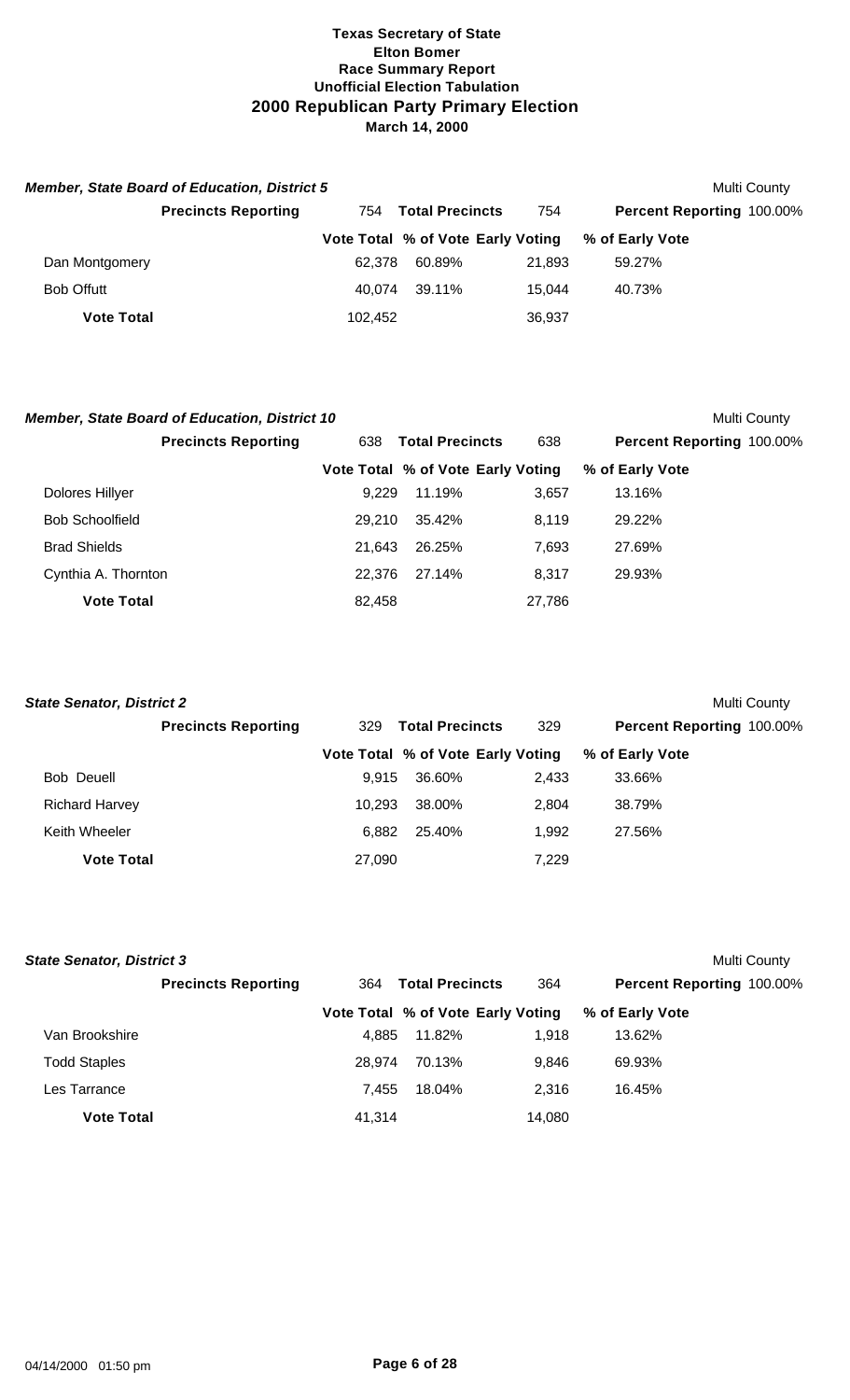| <b>State Representative District 11</b> |       |                                   |       |                                  | Multi County |
|-----------------------------------------|-------|-----------------------------------|-------|----------------------------------|--------------|
| <b>Precincts Reporting</b>              | 86.   | <b>Total Precincts</b>            | 86    | <b>Percent Reporting 100.00%</b> |              |
|                                         |       | Vote Total % of Vote Early Voting |       | % of Early Vote                  |              |
| <b>Kenneth Durrett</b>                  | 3.409 | 49.58%                            | 981   | 48.47%                           |              |
| Paul S. Woodard, Jr.                    | 3.467 | 50.42%                            | 1.043 | 51.53%                           |              |
| <b>Vote Total</b>                       | 6.876 |                                   | 2.024 |                                  |              |

| <b>State Representative District 13</b> |        |                                   |       | Multi County                     |
|-----------------------------------------|--------|-----------------------------------|-------|----------------------------------|
| <b>Precincts Reporting</b>              | 111    | <b>Total Precincts</b>            | 111   | <b>Percent Reporting 100.00%</b> |
|                                         |        | Vote Total % of Vote Early Voting |       | % of Early Vote                  |
| Charles B. Jones - Incumbent            | 5.081  | 44.75%                            | 1.270 | 44.31%                           |
| Lois W. Kolkhorst                       | 6.274  | 55.25%                            | 1.596 | 55.69%                           |
| <b>Vote Total</b>                       | 11,355 |                                   | 2,866 |                                  |

| <b>State Representative District 18</b> |                            |       |                                   |       |                                  | Multi County |
|-----------------------------------------|----------------------------|-------|-----------------------------------|-------|----------------------------------|--------------|
|                                         | <b>Precincts Reporting</b> | 70    | <b>Total Precincts</b>            | 70    | <b>Percent Reporting 100.00%</b> |              |
|                                         |                            |       | Vote Total % of Vote Early Voting |       | % of Early Vote                  |              |
| <b>Ben Bius</b>                         |                            | 3.712 | 57.90%                            | 1.261 | 57.47%                           |              |
| Thomas Leeper                           |                            | 2.699 | 42.10%                            | 933   | 42.53%                           |              |
| <b>Vote Total</b>                       |                            | 6,411 |                                   | 2,194 |                                  |              |

| <b>State Representative District 25</b> |        |                                   |       | Single County             |
|-----------------------------------------|--------|-----------------------------------|-------|---------------------------|
| <b>Precincts Reporting</b>              | 39     | <b>Total Precincts</b>            | 39    | Percent Reporting 100.00% |
|                                         |        | Vote Total % of Vote Early Voting |       | % of Early Vote           |
| Dennis Bonnen - Incumbent               | 7.727  | 55.11%                            | 2.714 | 53.58%                    |
| Dianne Hensley                          | 6.295  | 44.89%                            | 2.351 | 46.42%                    |
| <b>Vote Total</b>                       | 14,022 |                                   | 5,065 |                           |

| <b>State Representative District 28</b> |                            |       |                                   |       |                 | Multi County                     |
|-----------------------------------------|----------------------------|-------|-----------------------------------|-------|-----------------|----------------------------------|
|                                         | <b>Precincts Reporting</b> | 82    | <b>Total Precincts</b>            | 82    |                 | <b>Percent Reporting 100.00%</b> |
|                                         |                            |       | Vote Total % of Vote Early Voting |       | % of Early Vote |                                  |
| <b>Phil Stephenson</b>                  |                            | 5.278 | 65.14%                            | 1.434 | 65.99%          |                                  |
| Larry Wessels                           |                            | 2.824 | 34.86%                            | 739   | 34.01%          |                                  |
| <b>Vote Total</b>                       |                            | 8,102 |                                   | 2.173 |                 |                                  |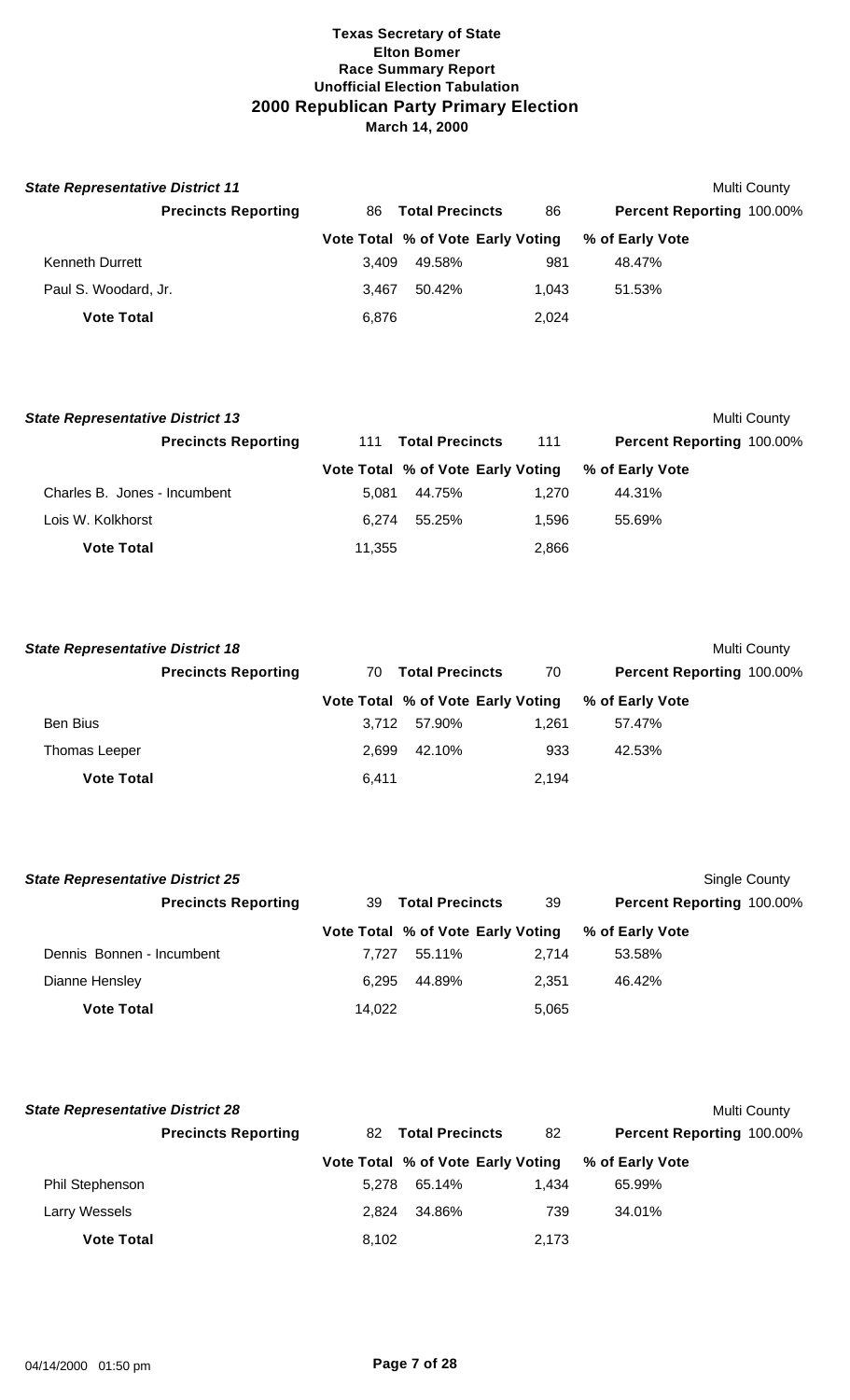| <b>State Representative District 48</b> |       |                                   |       |                           | Single County |
|-----------------------------------------|-------|-----------------------------------|-------|---------------------------|---------------|
| <b>Precincts Reporting</b>              | 45    | <b>Total Precincts</b>            | 45    | Percent Reporting 100.00% |               |
|                                         |       | Vote Total % of Vote Early Voting |       | % of Early Vote           |               |
| Joe R. Anderson                         | 1,553 | 19.97%                            | 618   | 21.02%                    |               |
| Maria Gavilan Burbridge                 | 807   | 10.38%                            | 375   | 12.76%                    |               |
| <b>Scott Loras</b>                      | 1,883 | 24.22%                            | 658   | 22.38%                    |               |
| AI J. Stowell                           | 350   | 4.50%                             | 174   | 5.92%                     |               |
| Jill Warren                             | 2.697 | 34.69%                            | 857   | 29.15%                    |               |
| Robert R. Wyckoff                       | 485   | 6.24%                             | 258   | 8.78%                     |               |
| <b>Vote Total</b>                       | 7,775 |                                   | 2,940 |                           |               |

| <b>State Representative District 52</b> |        |                                   |       | Single County             |
|-----------------------------------------|--------|-----------------------------------|-------|---------------------------|
| <b>Precincts Reporting</b>              | 67     | <b>Total Precincts</b>            | 67    | Percent Reporting 100.00% |
|                                         |        | Vote Total % of Vote Early Voting |       | % of Early Vote           |
| R.C. Crawford                           | 2.910  | 18.68%                            | 1.284 | 20.05%                    |
| Mike Krusee - Incumbent                 | 12.670 | 81.32%                            | 5.119 | 79.95%                    |
| <b>Vote Total</b>                       | 15,580 |                                   | 6,403 |                           |

|                              |        |                          | Single County                     |
|------------------------------|--------|--------------------------|-----------------------------------|
| <b>Total Precincts</b><br>50 |        | 50                       | <b>Percent Reporting 100.00%</b>  |
|                              |        |                          | % of Early Vote                   |
|                              | 34.80% | 1.214                    | 29.97%                            |
|                              | 65.20% | 2.837                    | 70.03%                            |
|                              |        | 4,051                    |                                   |
|                              |        | 4.248<br>7.959<br>12,207 | Vote Total % of Vote Early Voting |

| <b>State Representative District 91</b> |       |                        |       | Single County                                     |  |
|-----------------------------------------|-------|------------------------|-------|---------------------------------------------------|--|
| <b>Precincts Reporting</b>              | 50    | <b>Total Precincts</b> | 50    | <b>Percent Reporting 100.00%</b>                  |  |
|                                         |       |                        |       | Vote Total % of Vote Early Voting % of Early Vote |  |
| Bill G. Carter - Incumbent              | 4.455 | 54.82%                 | 1.113 | 60.75%                                            |  |
| Monte Mitchell                          | 3.671 | 45.18%                 | 719   | 39.25%                                            |  |
| <b>Vote Total</b>                       | 8,126 |                        | 1,832 |                                                   |  |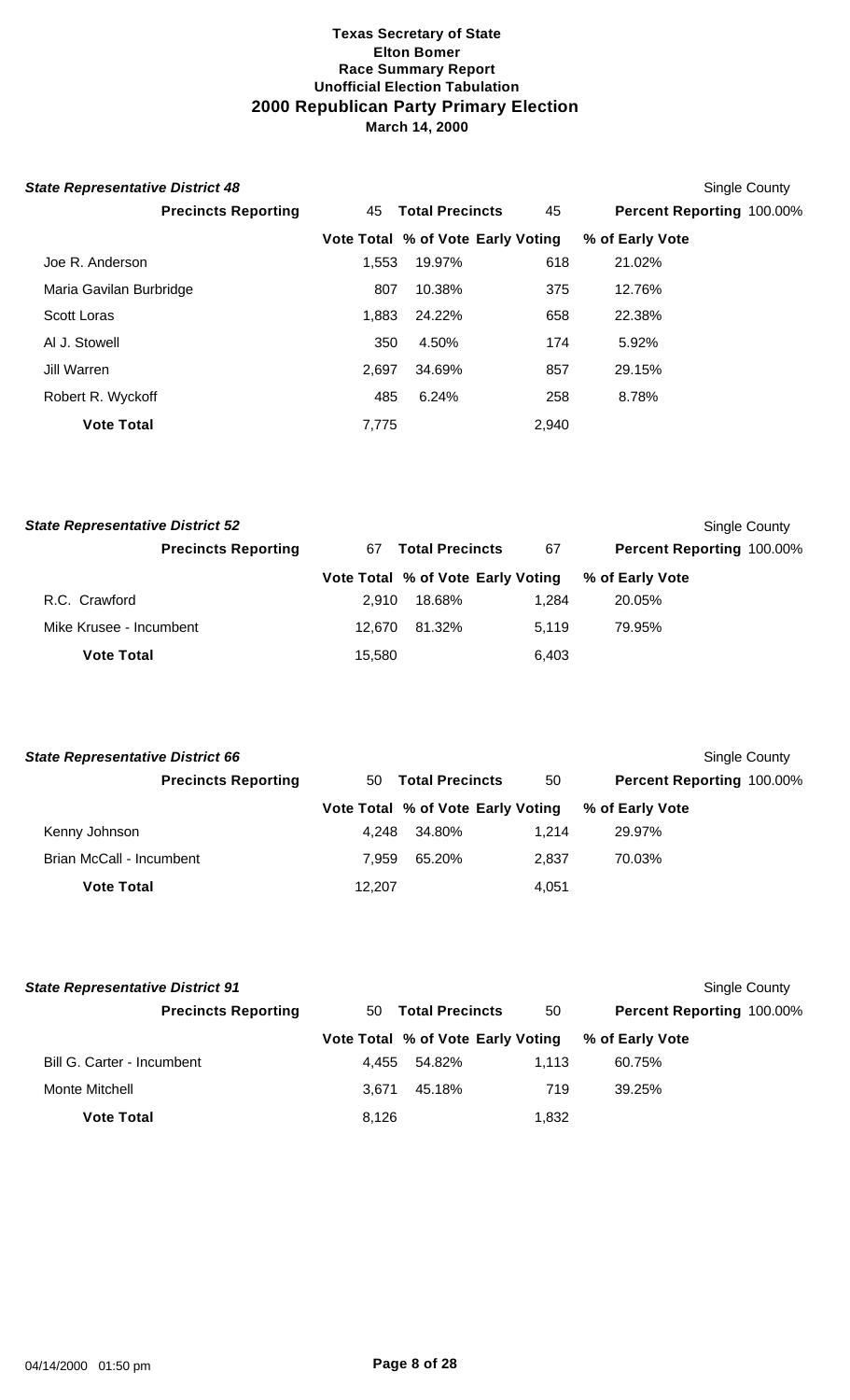| <b>State Representative District 96</b> |       |                                   |       |                                  | Single County |
|-----------------------------------------|-------|-----------------------------------|-------|----------------------------------|---------------|
| <b>Precincts Reporting</b>              |       | 52 Total Precincts                | 52    | <b>Percent Reporting 100.00%</b> |               |
|                                         |       | Vote Total % of Vote Early Voting |       | % of Early Vote                  |               |
| Kim Brimer - Incumbent                  | 5.472 | 55.09%                            | 1.141 | 57.86%                           |               |
| <b>Bill Zedler</b>                      | 4.461 | 44.91%                            | 831   | 42.14%                           |               |
| <b>Vote Total</b>                       | 9,933 |                                   | 1,972 |                                  |               |

| <b>State Representative District 98</b> |        |                                   |       | Single County             |
|-----------------------------------------|--------|-----------------------------------|-------|---------------------------|
| <b>Precincts Reporting</b>              | 57     | <b>Total Precincts</b>            | 57    | Percent Reporting 100.00% |
|                                         |        | Vote Total % of Vote Early Voting |       | % of Early Vote           |
| Nancy Moffat                            | 3.569  | 34.20%                            | 856   | 33.40%                    |
| Vicki Truitt - Incumbent                | 6.866  | 65.80%                            | 1.707 | 66.60%                    |
| <b>Vote Total</b>                       | 10,435 |                                   | 2,563 |                           |

| <b>State Representative District 121</b> |        |                                   |       | Single County                    |
|------------------------------------------|--------|-----------------------------------|-------|----------------------------------|
| <b>Precincts Reporting</b>               | 83.    | <b>Total Precincts</b>            | 83    | <b>Percent Reporting 100.00%</b> |
|                                          |        | Vote Total % of Vote Early Voting |       | % of Early Vote                  |
| Elizabeth Ames Jones                     | 8.063  | 66.39%                            | 4.105 | 68.01%                           |
| <b>Bill Siebert - Incumbent</b>          | 4.082  | 33.61%                            | 1.931 | 31.99%                           |
| <b>Vote Total</b>                        | 12,145 |                                   | 6,036 |                                  |

| <b>State Representative District 123</b> |        |                                   |       |                           | Single County |
|------------------------------------------|--------|-----------------------------------|-------|---------------------------|---------------|
| <b>Precincts Reporting</b>               | 80     | <b>Total Precincts</b>            | 80    | Percent Reporting 100.00% |               |
|                                          |        | Vote Total % of Vote Early Voting |       | % of Early Vote           |               |
| Frank J. Corte, Jr. - Incumbent          | 8.536  | 67.34%                            | 3.675 | 63.07%                    |               |
| <b>Brandt Schneider</b>                  | 1.467  | 11.57%                            | 820   | 14.07%                    |               |
| Larry Tschirhart                         | 2.673  | 21.09%                            | 1.332 | 22.86%                    |               |
| <b>Vote Total</b>                        | 12.676 |                                   | 5,827 |                           |               |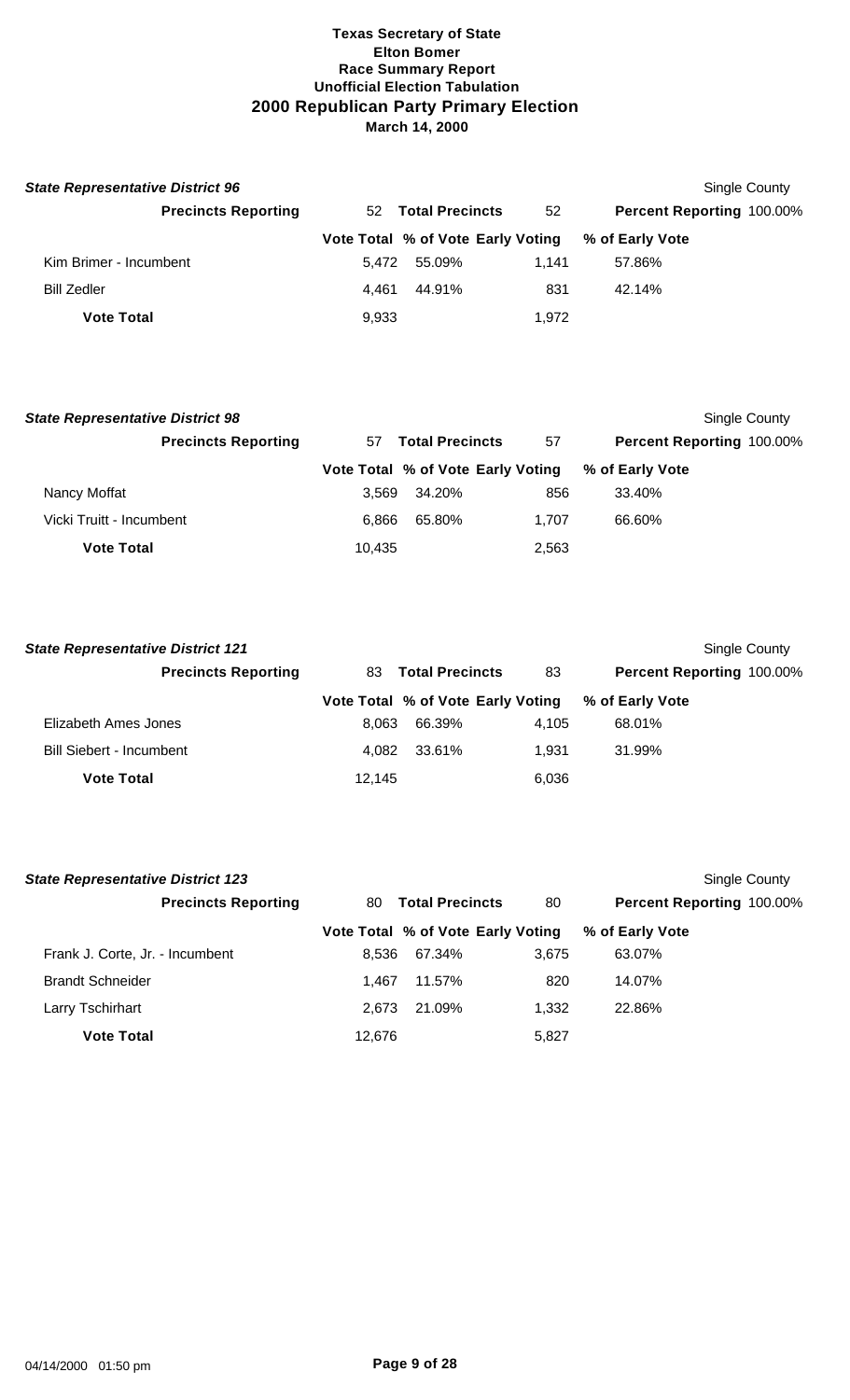| <b>State Representative District 127</b> |        |                                   |       | Single County             |  |
|------------------------------------------|--------|-----------------------------------|-------|---------------------------|--|
| <b>Precincts Reporting</b>               | 30     | <b>Total Precincts</b>            | 30    | Percent Reporting 100.00% |  |
|                                          |        | Vote Total % of Vote Early Voting |       | % of Early Vote           |  |
| Joe Crabb - Incumbent                    | 7.808  | 78.00%                            | 2.348 | 81.25%                    |  |
| Michael Sullivan                         | 2.202  | 22.00%                            | 542   | 18.75%                    |  |
| <b>Vote Total</b>                        | 10.010 |                                   | 2,890 |                           |  |

| <b>State Representative District 130</b> |        |                                   |       |                           | Single County |
|------------------------------------------|--------|-----------------------------------|-------|---------------------------|---------------|
| <b>Precincts Reporting</b>               | 34     | <b>Total Precincts</b>            | 34    | Percent Reporting 100.00% |               |
|                                          |        | Vote Total % of Vote Early Voting |       | % of Early Vote           |               |
| <b>Bill Callegari</b>                    | 4.651  | 34.67%                            | 873   | 33.07%                    |               |
| Aubrey Thoede                            | 4.817  | 35.90%                            | 736   | 27.88%                    |               |
| Corbin Van Arsdale                       | 3.948  | 29.43%                            | 1.031 | 39.05%                    |               |
| <b>Vote Total</b>                        | 13.416 |                                   | 2,640 |                           |               |

| <b>State Representative District 135</b> |                              |                                   |       | Single County             |
|------------------------------------------|------------------------------|-----------------------------------|-------|---------------------------|
| <b>Precincts Reporting</b>               | <b>Total Precincts</b><br>34 |                                   | 34    | Percent Reporting 100.00% |
|                                          |                              | Vote Total % of Vote Early Voting |       | % of Early Vote           |
| Gary Elkins - Incumbent                  | 7.845                        | 78.04%                            | 1.539 | 79.78%                    |
| Harold Gunn                              | 2.208                        | 21.96%                            | 390   | 20.22%                    |
| <b>Vote Total</b>                        | 10,053                       |                                   | 1,929 |                           |

| <b>State Representative District 143</b> |       |                                   |     |                                  | Single County |
|------------------------------------------|-------|-----------------------------------|-----|----------------------------------|---------------|
| <b>Precincts Reporting</b>               | 53.   | <b>Total Precincts</b>            | 53  | <b>Percent Reporting 100.00%</b> |               |
|                                          |       | Vote Total % of Vote Early Voting |     | % of Early Vote                  |               |
| R. J. "Reggie" Gonzales                  | 605   | 53.78%                            | 167 | 56.04%                           |               |
| David McCullough                         | 520   | 46.22%                            | 131 | 43.96%                           |               |
| <b>Vote Total</b>                        | 1.125 |                                   | 298 |                                  |               |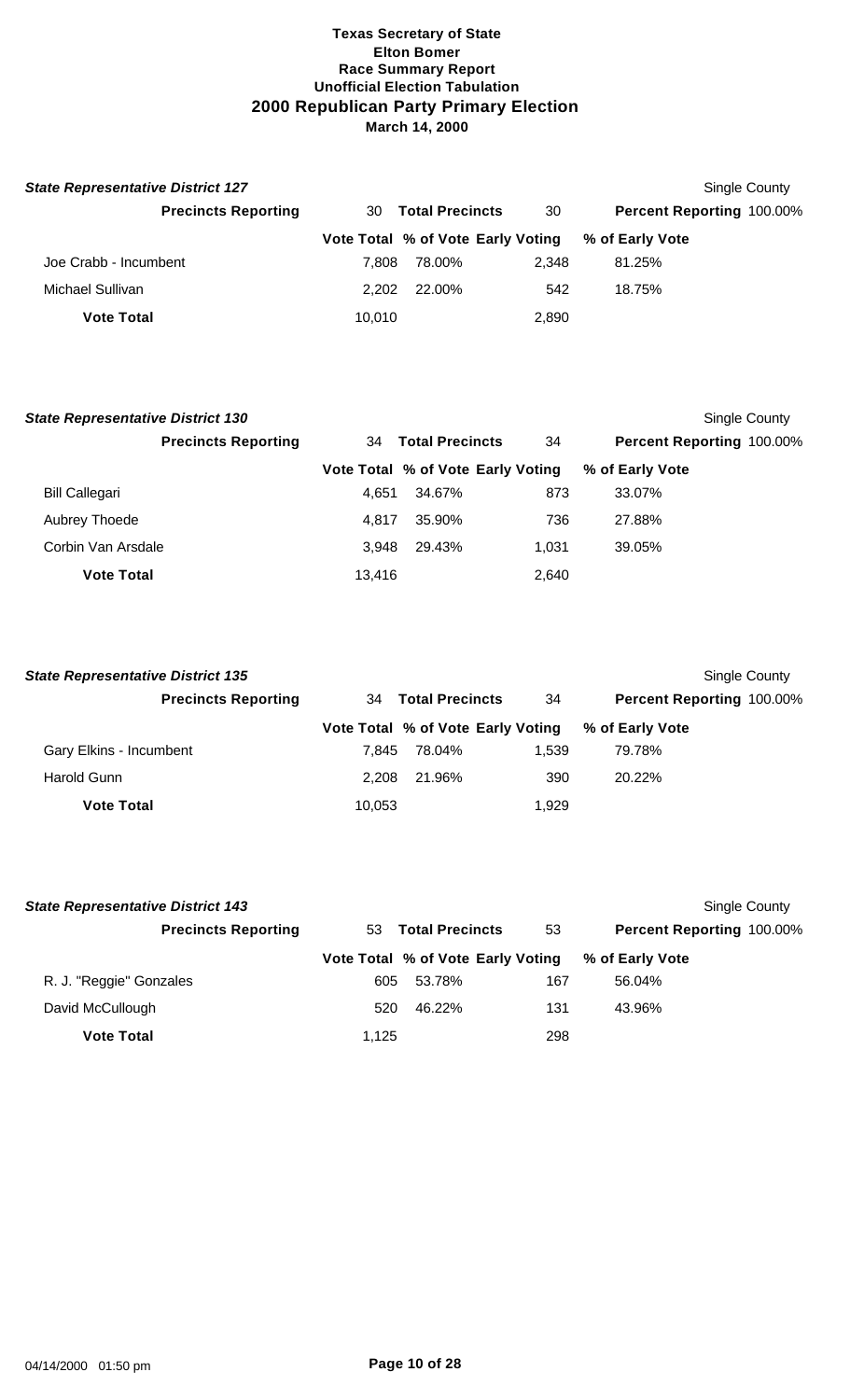| <b>State Representative District 149</b> |       |                                   |       |                           | Single County |
|------------------------------------------|-------|-----------------------------------|-------|---------------------------|---------------|
| <b>Precincts Reporting</b>               | 33    | <b>Total Precincts</b>            | 33    | Percent Reporting 100.00% |               |
|                                          |       | Vote Total % of Vote Early Voting |       | % of Early Vote           |               |
| John Beaird                              | 1.516 | 32.41%                            | 249   | 22.23%                    |               |
| Talmadge L. Heflin - Incumbent           | 3.161 | 67.59%                            | 871   | 77.77%                    |               |
| <b>Vote Total</b>                        | 4.677 |                                   | 1.120 |                           |               |

|                            | Justice, 1st Court of Appeals District, Place 2 |                                 |                                   |        |                                  | Multi County |
|----------------------------|-------------------------------------------------|---------------------------------|-----------------------------------|--------|----------------------------------|--------------|
| <b>Precincts Reporting</b> |                                                 | <b>Total Precincts</b><br>1.444 |                                   | 1.444  | <b>Percent Reporting 100.00%</b> |              |
|                            |                                                 |                                 | Vote Total % of Vote Early Voting |        | % of Early Vote                  |              |
| Scott Brister              |                                                 | 107.787                         | 63.90%                            | 31.050 | 67.66%                           |              |
| <b>Richard Hall</b>        |                                                 | 60.898                          | 36.10%                            | 14.843 | 32.34%                           |              |
| <b>Vote Total</b>          |                                                 | 168,685                         |                                   | 45,893 |                                  |              |

|                   | Justice, 1st Court of Appeals District, Place 4 |         |                                          |        |                                  | Multi County |
|-------------------|-------------------------------------------------|---------|------------------------------------------|--------|----------------------------------|--------------|
|                   | <b>Precincts Reporting</b>                      |         | <b>Total Precincts</b><br>1.444<br>1.444 |        | <b>Percent Reporting 100.00%</b> |              |
|                   |                                                 |         | Vote Total % of Vote Early Voting        |        | % of Early Vote                  |              |
| Ken Cannata       |                                                 | 46.994  | 28.81%                                   | 12.053 | 26.57%                           |              |
| Terry Jennings    |                                                 | 78.147  | 47.91%                                   | 23,772 | 52.41%                           |              |
| Lloyd W. Oliver   |                                                 | 37.962  | 23.27%                                   | 9.535  | 21.02%                           |              |
| <b>Vote Total</b> |                                                 | 163,103 |                                          | 45,360 |                                  |              |

| Justice, 2nd Court of Appeals District, Place 3 - Unexpired Term |                            |                               |                                   |        |                                  | Multi County |
|------------------------------------------------------------------|----------------------------|-------------------------------|-----------------------------------|--------|----------------------------------|--------------|
|                                                                  | <b>Precincts Reporting</b> | <b>Total Precincts</b><br>859 |                                   | 859    | <b>Percent Reporting 100.00%</b> |              |
|                                                                  |                            |                               | Vote Total % of Vote Early Voting |        | % of Early Vote                  |              |
| David Evans                                                      |                            | 55.520                        | 44.87%                            | 11.861 | 43.83%                           |              |
| Anne Gardner                                                     |                            | 68.209                        | 55.13%                            | 15.201 | 56.17%                           |              |
| <b>Vote Total</b>                                                |                            | 123.729                       |                                   | 27,062 |                                  |              |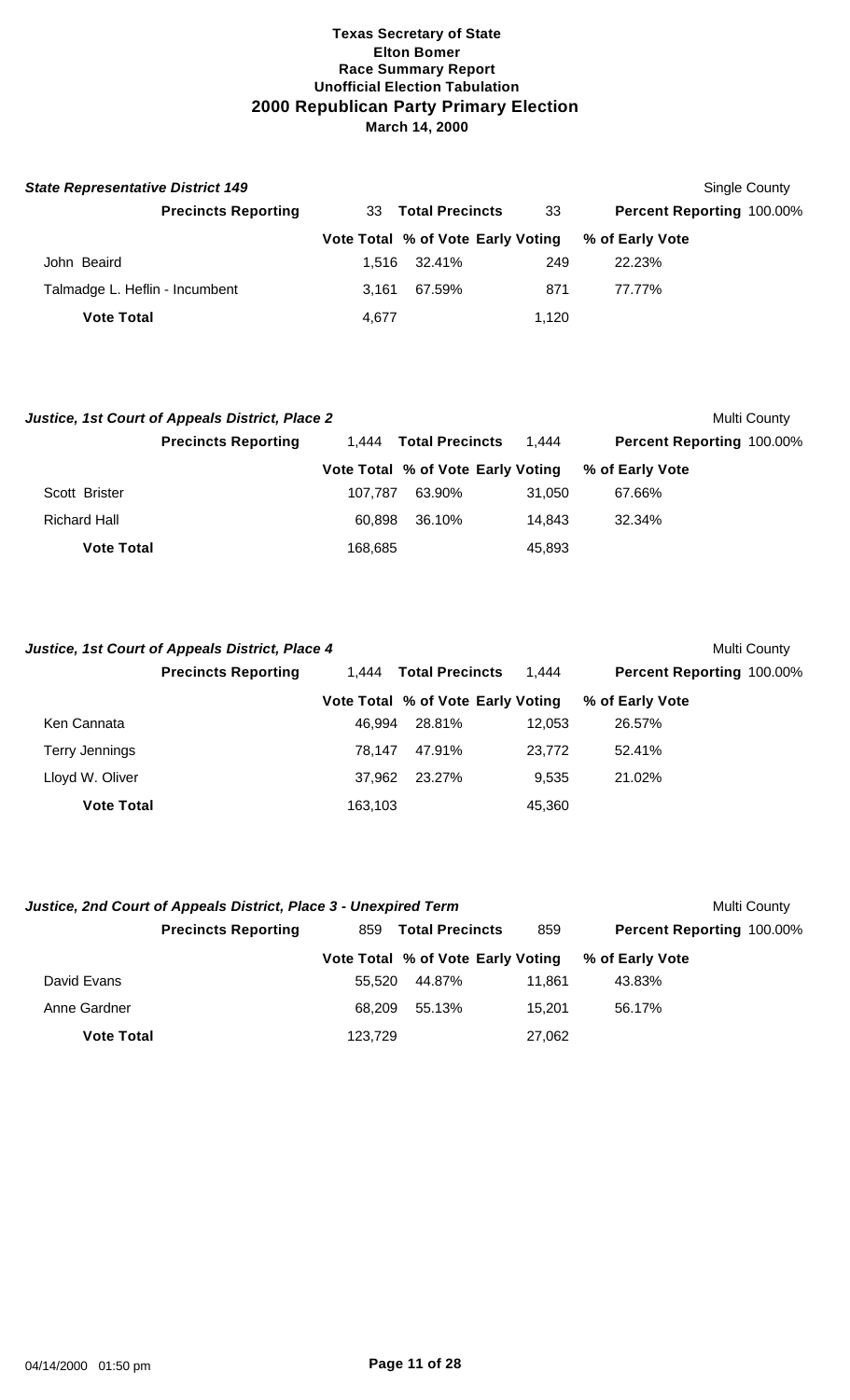| <b>Justice, 2nd Court of Appeals District, Place 5</b> |         |                                   |        | Multi County                     |  |
|--------------------------------------------------------|---------|-----------------------------------|--------|----------------------------------|--|
| <b>Precincts Reporting</b>                             | 859     | <b>Total Precincts</b>            | 859    | <b>Percent Reporting 100.00%</b> |  |
|                                                        |         | Vote Total % of Vote Early Voting |        | % of Early Vote                  |  |
| David Richards - Incumbent                             | 52.958  | 42.18%                            | 11.957 | 43.39%                           |  |
| Sue Walker                                             | 72.597  | 57.82%                            | 15.598 | 56.61%                           |  |
| <b>Vote Total</b>                                      | 125,555 |                                   | 27,555 |                                  |  |

| Justice, 2nd Court of Appeals District, Place 6 |                               |                                   |        | Multi County              |  |
|-------------------------------------------------|-------------------------------|-----------------------------------|--------|---------------------------|--|
| <b>Precincts Reporting</b>                      | <b>Total Precincts</b><br>859 |                                   | 859    | Percent Reporting 100.00% |  |
|                                                 |                               | Vote Total % of Vote Early Voting |        | % of Early Vote           |  |
| Lee Ann Dauphinot - Incumbent                   | 69.350                        | 54.53%                            | 15.775 | 56.17%                    |  |
| Jeff Kobs                                       | 57.822                        | 45.47%                            | 12.307 | 43.83%                    |  |
| <b>Vote Total</b>                               | 127,172                       |                                   | 28,082 |                           |  |

| Justice, 7th Court of Appeals District, Place 1 |                               |                                   |        | Multi County                     |  |
|-------------------------------------------------|-------------------------------|-----------------------------------|--------|----------------------------------|--|
| <b>Precincts Reporting</b>                      | <b>Total Precincts</b><br>443 |                                   | 443    | <b>Percent Reporting 100.00%</b> |  |
|                                                 |                               | Vote Total % of Vote Early Voting |        | % of Early Vote                  |  |
| Deborah Smith McClure                           | 20.534                        | 35.15%                            | 6.477  | 36.92%                           |  |
| Brian Quinn - Incumbent                         | 37.890                        | 64.85%                            | 11.065 | 63.08%                           |  |
| <b>Vote Total</b>                               | 58.424                        |                                   | 17,542 |                                  |  |

| <b>Justice, 12th Court of Appeals District</b> |                               |                                   |        | Multi County                     |
|------------------------------------------------|-------------------------------|-----------------------------------|--------|----------------------------------|
| <b>Precincts Reporting</b>                     | <b>Total Precincts</b><br>441 |                                   | 441    | <b>Percent Reporting 100.00%</b> |
|                                                |                               | Vote Total % of Vote Early Voting |        | % of Early Vote                  |
| Sam Griffith                                   | 28.683                        | 61.16%                            | 9.165  | 61.35%                           |
| Roby Hadden - Incumbent                        | 18.216                        | 38.84%                            | 5,773  | 38.65%                           |
| <b>Vote Total</b>                              | 46,899                        |                                   | 14,938 |                                  |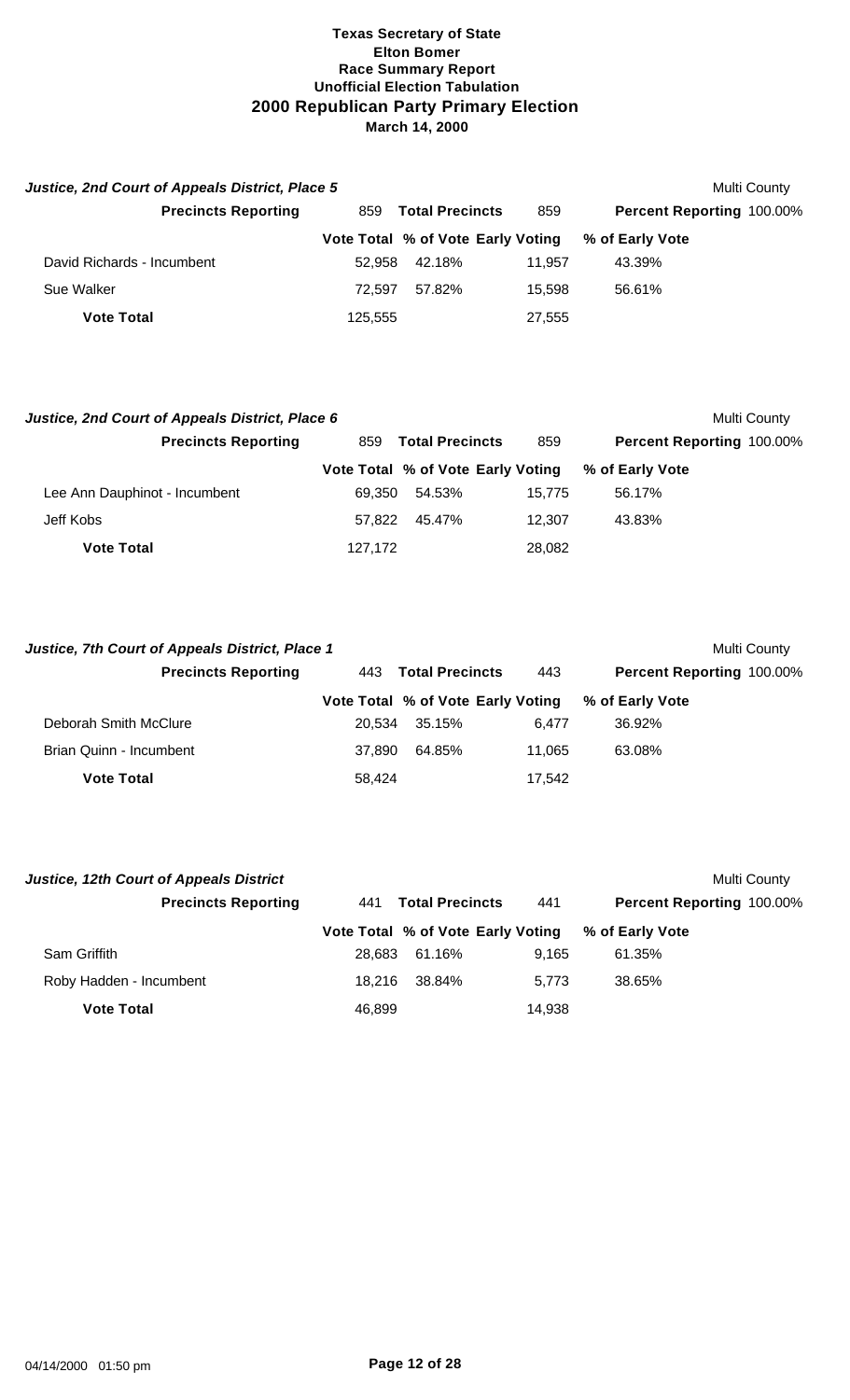| Justice, 14th Court of Appeals District, Place 1 |         |                                   |        |                                  | Multi County |
|--------------------------------------------------|---------|-----------------------------------|--------|----------------------------------|--------------|
| <b>Precincts Reporting</b>                       | 1.444   | <b>Total Precincts</b>            | 1.444  | <b>Percent Reporting 100.00%</b> |              |
|                                                  |         | Vote Total % of Vote Early Voting |        | % of Early Vote                  |              |
| Maurice Amidei - Incumbent                       | 47.073  | 27.23%                            | 16.321 | 34.40%                           |              |
| Jim Barr                                         | 69.731  | 40.34%                            | 16.083 | 33.90%                           |              |
| <b>Charles Wesley Seymore</b>                    | 56.065  | 32.43%                            | 15.039 | 31.70%                           |              |
| <b>Vote Total</b>                                | 172,869 |                                   | 47,443 |                                  |              |

# *Prop 1 Shall student initiated prayer be allowed at school sporting events*

|                   | <b>Precincts Reporting</b> | 7.933             | <b>Total Precincts</b>            | 7,933   | <b>Percent Reporting 100.00%</b>      |  |
|-------------------|----------------------------|-------------------|-----------------------------------|---------|---------------------------------------|--|
|                   |                            |                   | Vote Total % of Vote Early Voting |         | % of Early Vote                       |  |
| Yes               |                            | 1.016.136         | 93.90%                            | 312.352 | 93.66%                                |  |
| No.               |                            | 65.996            | 6.10%                             | 21.160  | 6.34%                                 |  |
| <b>Vote Total</b> |                            | 1,082,132         |                                   |         | 333,512 Voter Registration 11,612,761 |  |
|                   |                            | % VR Voting 9.32% |                                   |         | % Voting Early 2.87%                  |  |

| <b>President, Congressional District 1</b> |        |                                   |        |                 | Multi County              |
|--------------------------------------------|--------|-----------------------------------|--------|-----------------|---------------------------|
| <b>Precincts Reporting</b>                 | 303    | <b>Total Precincts</b>            | 303    |                 | Percent Reporting 100.00% |
|                                            |        | Vote Total % of Vote Early Voting |        | % of Early Vote | <b>Delegates</b>          |
| <b>Gary Bauer</b>                          | 24     | 0.07%                             | 7      | $0.07\%$        |                           |
| George W. Bush                             | 29,579 | 90.69%                            | 8,975  | 88.48%          | 3                         |
| <b>Steve Forbes</b>                        | 82     | 0.25%                             | 21     | 0.21%           |                           |
| Orrin G. Hatch                             | 33     | 0.10%                             | 8      | 0.08%           |                           |
| Alan Keyes                                 | 976    | 2.99%                             | 249    | 2.45%           |                           |
| John McCain                                | 1,617  | 4.96%                             | 799    | 7.88%           |                           |
| <b>Charles Bass Urban</b>                  | 16     | 0.05%                             | 5      | 0.05%           |                           |
| Uncommitted                                | 287    | 0.88%                             | 80     | 0.79%           |                           |
| <b>Vote Total</b>                          | 32,614 |                                   | 10,144 |                 |                           |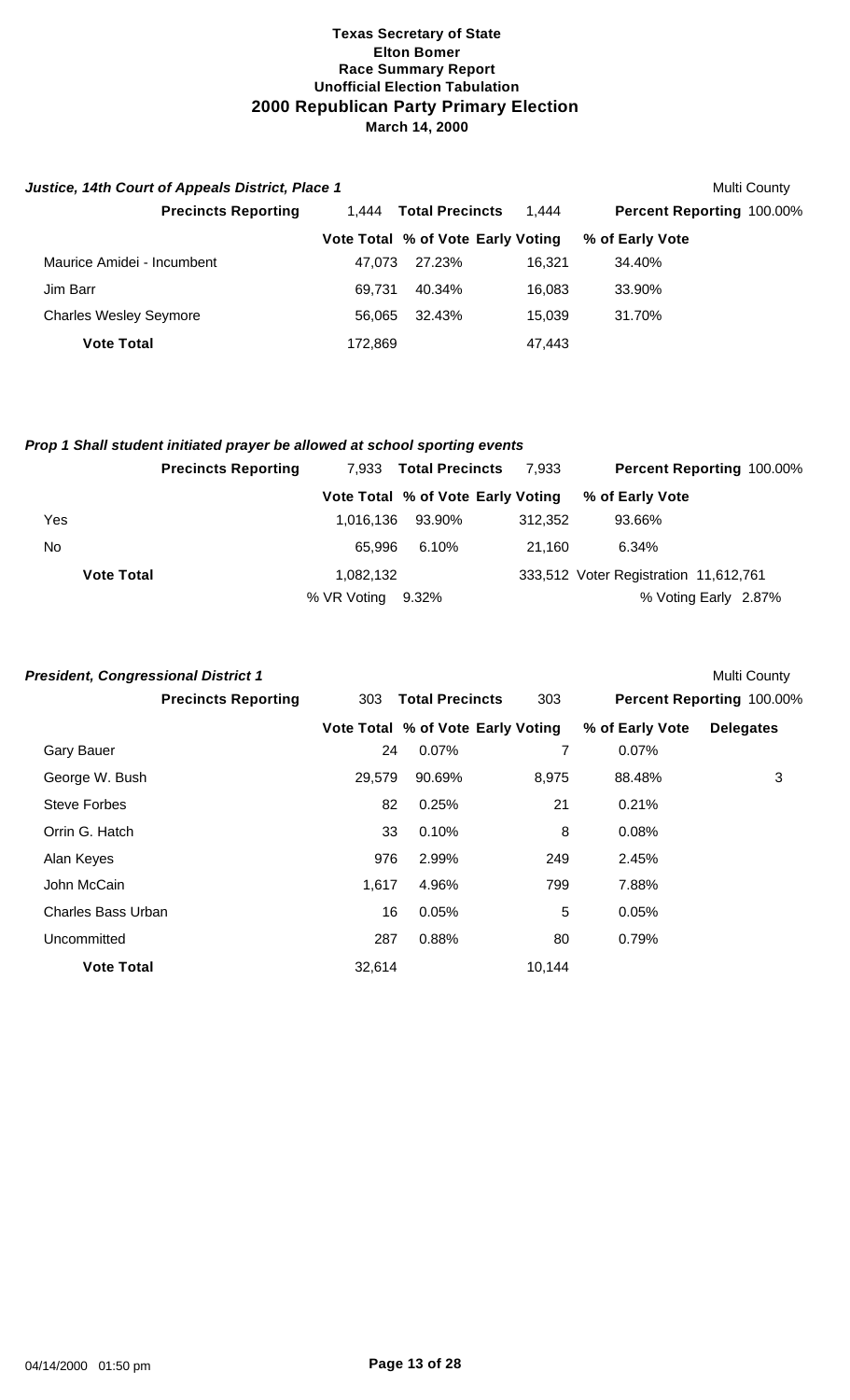| <b>President, Congressional District 2</b> |        |                                   |       |                 | Multi County              |
|--------------------------------------------|--------|-----------------------------------|-------|-----------------|---------------------------|
| <b>Precincts Reporting</b>                 | 358    | <b>Total Precincts</b>            | 358   |                 | Percent Reporting 100.00% |
|                                            |        | Vote Total % of Vote Early Voting |       | % of Early Vote | <b>Delegates</b>          |
| <b>Gary Bauer</b>                          | 27     | 0.10%                             | 6     | 0.06%           |                           |
| George W. Bush                             | 23,302 | 88.42%                            | 7,884 | 84.31%          | 3                         |
| <b>Steve Forbes</b>                        | 42     | 0.16%                             | 11    | 0.12%           |                           |
| Orrin G. Hatch                             | 17     | 0.06%                             | 9     | 0.10%           |                           |
| Alan Keyes                                 | 986    | 3.74%                             | 228   | 2.44%           |                           |
| John McCain                                | 1,745  | 6.62%                             | 1,143 | 12.22%          |                           |
| <b>Charles Bass Urban</b>                  | 16     | 0.06%                             | 7     | $0.07\%$        |                           |
| Uncommitted                                | 219    | 0.83%                             | 63    | 0.67%           |                           |
| <b>Vote Total</b>                          | 26,354 |                                   | 9,351 |                 |                           |

| <b>President, Congressional District 3</b> |            |                                   |        |                 | <b>Multi County</b>       |
|--------------------------------------------|------------|-----------------------------------|--------|-----------------|---------------------------|
| <b>Precincts Reporting</b>                 | <b>202</b> | <b>Total Precincts</b>            | 202    |                 | Percent Reporting 100.00% |
|                                            |            | Vote Total % of Vote Early Voting |        | % of Early Vote | <b>Delegates</b>          |
| <b>Gary Bauer</b>                          | 112        | 0.24%                             | 30     | 0.23%           |                           |
| George W. Bush                             | 41,099     | 86.71%                            | 11,368 | 86.10%          | 3                         |
| <b>Steve Forbes</b>                        | 122        | 0.26%                             | 27     | 0.20%           |                           |
| Orrin G. Hatch                             | 66         | 0.14%                             | 14     | 0.11%           |                           |
| Alan Keyes                                 | 2,443      | 5.15%                             | 395    | 2.99%           |                           |
| John McCain                                | 3,199      | 6.75%                             | 1,298  | 9.83%           |                           |
| <b>Charles Bass Urban</b>                  | 32         | 0.07%                             | 7      | 0.05%           |                           |
| Uncommitted                                | 325        | 0.69%                             | 64     | 0.48%           |                           |
| <b>Vote Total</b>                          | 47,398     |                                   | 13,203 |                 |                           |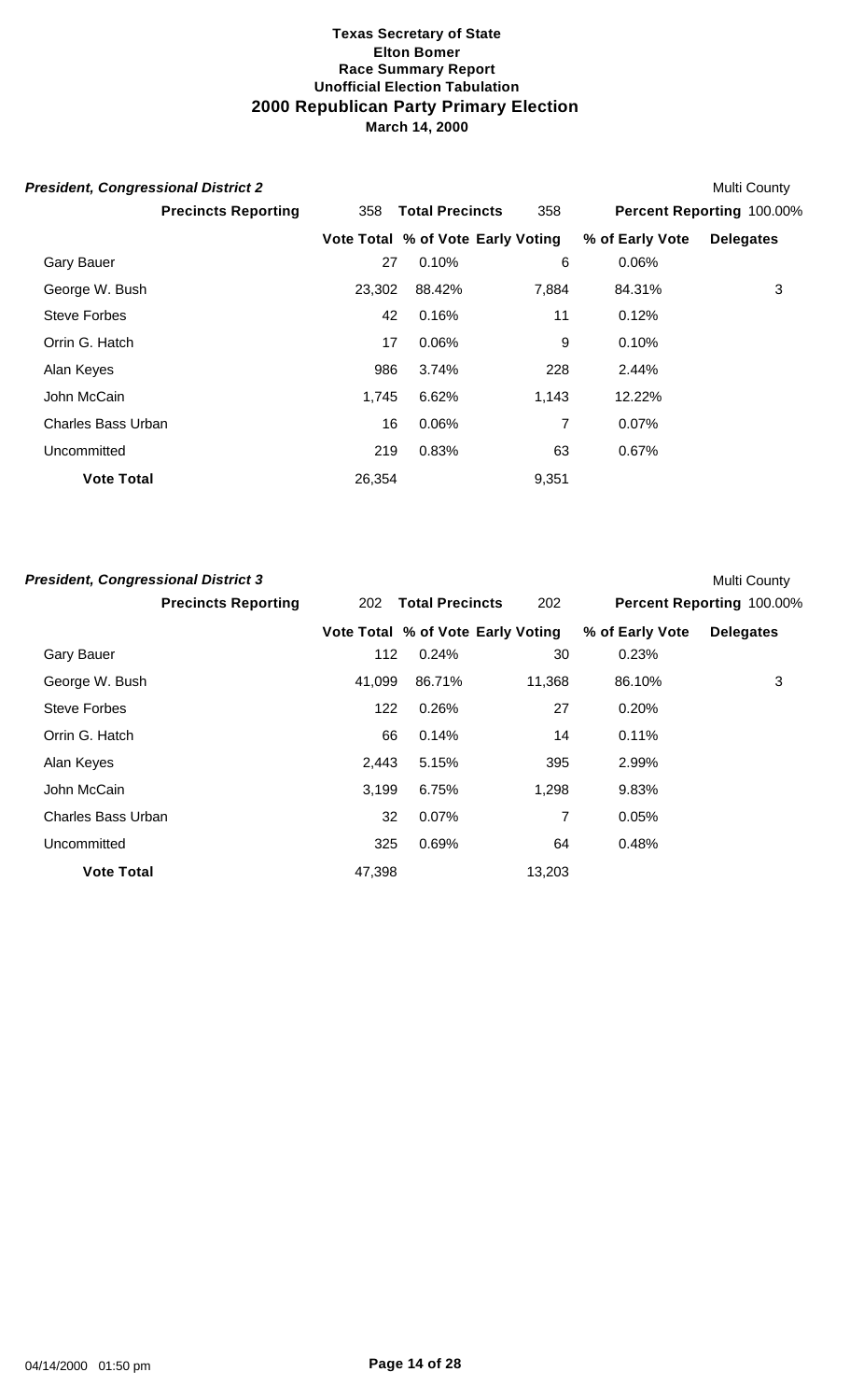| <b>President, Congressional District 4</b> |        |                                   |        |                 | Multi County              |
|--------------------------------------------|--------|-----------------------------------|--------|-----------------|---------------------------|
| <b>Precincts Reporting</b>                 | 295    | <b>Total Precincts</b>            | 295    |                 | Percent Reporting 100.00% |
|                                            |        | Vote Total % of Vote Early Voting |        | % of Early Vote | <b>Delegates</b>          |
| <b>Gary Bauer</b>                          | 90     | 0.15%                             | 17     | 0.10%           |                           |
| George W. Bush                             | 54,165 | 88.94%                            | 15,084 | 87.89%          | 3                         |
| Steve Forbes                               | 195    | 0.32%                             | 36     | 0.21%           |                           |
| Orrin G. Hatch                             | 63     | 0.10%                             | 7      | 0.04%           |                           |
| Alan Keyes                                 | 2,170  | 3.56%                             | 416    | 2.42%           |                           |
| John McCain                                | 3,540  | 5.81%                             | 1,467  | 8.55%           |                           |
| <b>Charles Bass Urban</b>                  | 25     | 0.04%                             | 3      | 0.02%           |                           |
| Uncommitted                                | 655    | 1.08%                             | 132    | 0.77%           |                           |
| <b>Vote Total</b>                          | 60,903 |                                   | 17,162 |                 |                           |

| <b>President, Congressional District 5</b> |        |                                   |       |                 | <b>Multi County</b>       |
|--------------------------------------------|--------|-----------------------------------|-------|-----------------|---------------------------|
| <b>Precincts Reporting</b>                 | 315    | <b>Total Precincts</b>            | 315   |                 | Percent Reporting 100.00% |
|                                            |        | Vote Total % of Vote Early Voting |       | % of Early Vote | <b>Delegates</b>          |
| <b>Gary Bauer</b>                          | 43     | 0.14%                             | 12    | 0.17%           |                           |
| George W. Bush                             | 26,829 | 88.89%                            | 6,429 | 88.55%          | 3                         |
| <b>Steve Forbes</b>                        | 66     | 0.22%                             | 9     | 0.12%           |                           |
| Orrin G. Hatch                             | 39     | 0.13%                             | 9     | 0.12%           |                           |
| Alan Keyes                                 | 1,146  | 3.80%                             | 176   | 2.42%           |                           |
| John McCain                                | 1,776  | 5.88%                             | 584   | 8.04%           |                           |
| <b>Charles Bass Urban</b>                  | 32     | 0.11%                             | 12    | 0.17%           |                           |
| Uncommitted                                | 250    | 0.83%                             | 29    | 0.40%           |                           |
| <b>Vote Total</b>                          | 30,181 |                                   | 7,260 |                 |                           |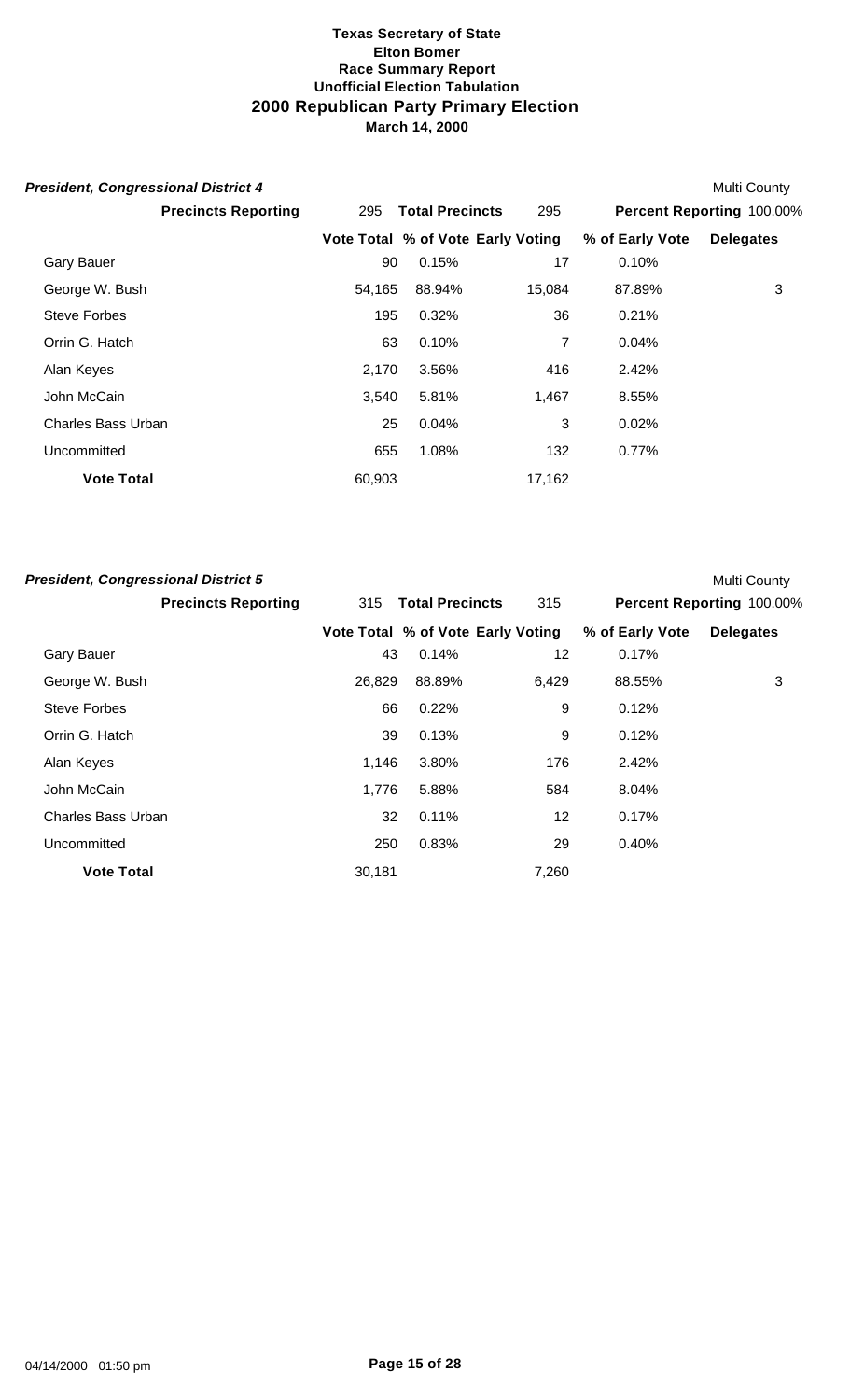| <b>President, Congressional District 6</b> |        |                                   |       |                 | Multi County              |
|--------------------------------------------|--------|-----------------------------------|-------|-----------------|---------------------------|
| <b>Precincts Reporting</b>                 | 264    | <b>Total Precincts</b>            | 264   |                 | Percent Reporting 100.00% |
|                                            |        | Vote Total % of Vote Early Voting |       | % of Early Vote | <b>Delegates</b>          |
| <b>Gary Bauer</b>                          | 41     | 0.07%                             | 1     | 0.04%           |                           |
| George W. Bush                             | 52,421 | 87.31%                            | 2,324 | 87.83%          | 3                         |
| <b>Steve Forbes</b>                        | 145    | 0.24%                             | 5     | 0.19%           |                           |
| Orrin G. Hatch                             | 78     | 0.13%                             | 2     | 0.08%           |                           |
| Alan Keyes                                 | 2,557  | 4.26%                             | 67    | 2.53%           |                           |
| John McCain                                | 4,301  | 7.16%                             | 234   | 8.84%           |                           |
| <b>Charles Bass Urban</b>                  | 13     | 0.02%                             | 0     | $0.00\%$        |                           |
| Uncommitted                                | 485    | 0.81%                             | 13    | 0.49%           |                           |
| <b>Vote Total</b>                          | 60,041 |                                   | 2,646 |                 |                           |

| <b>President, Congressional District 7</b> |        |                                   |        |                 | <b>Single County</b>      |
|--------------------------------------------|--------|-----------------------------------|--------|-----------------|---------------------------|
| <b>Precincts Reporting</b>                 | 171    | <b>Total Precincts</b>            | 171    |                 | Percent Reporting 100.00% |
|                                            |        | Vote Total % of Vote Early Voting |        | % of Early Vote | <b>Delegates</b>          |
| <b>Gary Bauer</b>                          | 329    | 0.50%                             | 125    | 0.81%           |                           |
| George W. Bush                             | 58,368 | 88.07%                            | 13,519 | 87.68%          | 3                         |
| <b>Steve Forbes</b>                        | 169    | 0.26%                             | 21     | 0.14%           |                           |
| Orrin G. Hatch                             | 43     | 0.06%                             | 6      | 0.04%           |                           |
| Alan Keyes                                 | 1,977  | 2.98%                             | 264    | 1.71%           |                           |
| John McCain                                | 5,026  | 7.58%                             | 1,440  | 9.34%           |                           |
| <b>Charles Bass Urban</b>                  | 22     | 0.03%                             | 3      | 0.02%           |                           |
| Uncommitted                                | 337    | 0.51%                             | 40     | 0.26%           |                           |
| <b>Vote Total</b>                          | 66,271 |                                   | 15,418 |                 |                           |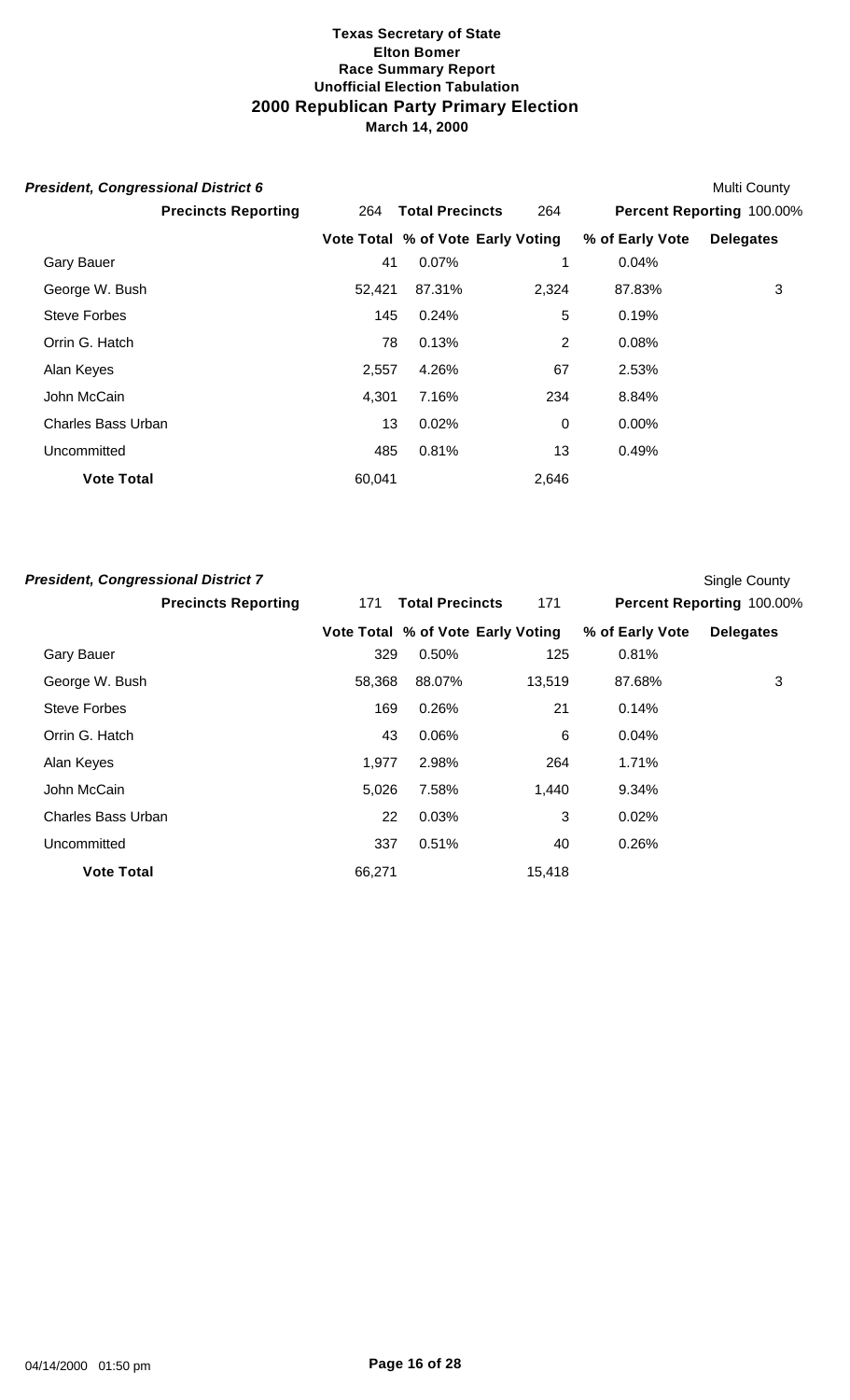| <b>President, Congressional District 8</b> |        |                                   |        |                 | Multi County              |
|--------------------------------------------|--------|-----------------------------------|--------|-----------------|---------------------------|
| <b>Precincts Reporting</b>                 | 234    | <b>Total Precincts</b>            | 234    |                 | Percent Reporting 100.00% |
|                                            |        | Vote Total % of Vote Early Voting |        | % of Early Vote | <b>Delegates</b>          |
| <b>Gary Bauer</b>                          | 183    | 0.25%                             | 61     | 0.28%           |                           |
| George W. Bush                             | 64,107 | 88.08%                            | 18,947 | 86.76%          | 3                         |
| Steve Forbes                               | 181    | 0.25%                             | 40     | 0.18%           |                           |
| Orrin G. Hatch                             | 68     | 0.09%                             | 13     | 0.06%           |                           |
| Alan Keyes                                 | 2,477  | 3.40%                             | 564    | 2.58%           |                           |
| John McCain                                | 4,986  | 6.85%                             | 2,040  | 9.34%           |                           |
| <b>Charles Bass Urban</b>                  | 40     | 0.05%                             | 9      | 0.04%           |                           |
| Uncommitted                                | 744    | 1.02%                             | 164    | 0.75%           |                           |
| <b>Vote Total</b>                          | 72,786 |                                   | 21,838 |                 |                           |

| <b>President, Congressional District 9</b> |        |                                   |       |                 | <b>Multi County</b>       |
|--------------------------------------------|--------|-----------------------------------|-------|-----------------|---------------------------|
| <b>Precincts Reporting</b>                 | 223    | <b>Total Precincts</b>            | 223   |                 | Percent Reporting 100.00% |
|                                            |        | Vote Total % of Vote Early Voting |       | % of Early Vote | <b>Delegates</b>          |
| <b>Gary Bauer</b>                          | 56     | 0.21%                             | 23    | 0.23%           |                           |
| George W. Bush                             | 24,071 | 89.57%                            | 8,706 | 88.63%          | 3                         |
| Steve Forbes                               | 64     | 0.24%                             | 22    | 0.22%           |                           |
| Orrin G. Hatch                             | 23     | 0.09%                             | 8     | 0.08%           |                           |
| Alan Keyes                                 | 942    | 3.51%                             | 222   | 2.26%           |                           |
| John McCain                                | 1.601  | 5.96%                             | 817   | 8.32%           |                           |
| <b>Charles Bass Urban</b>                  | 19     | 0.07%                             | 12    | 0.12%           |                           |
| Uncommitted                                | 97     | 0.36%                             | 13    | 0.13%           |                           |
| <b>Vote Total</b>                          | 26,873 |                                   | 9,823 |                 |                           |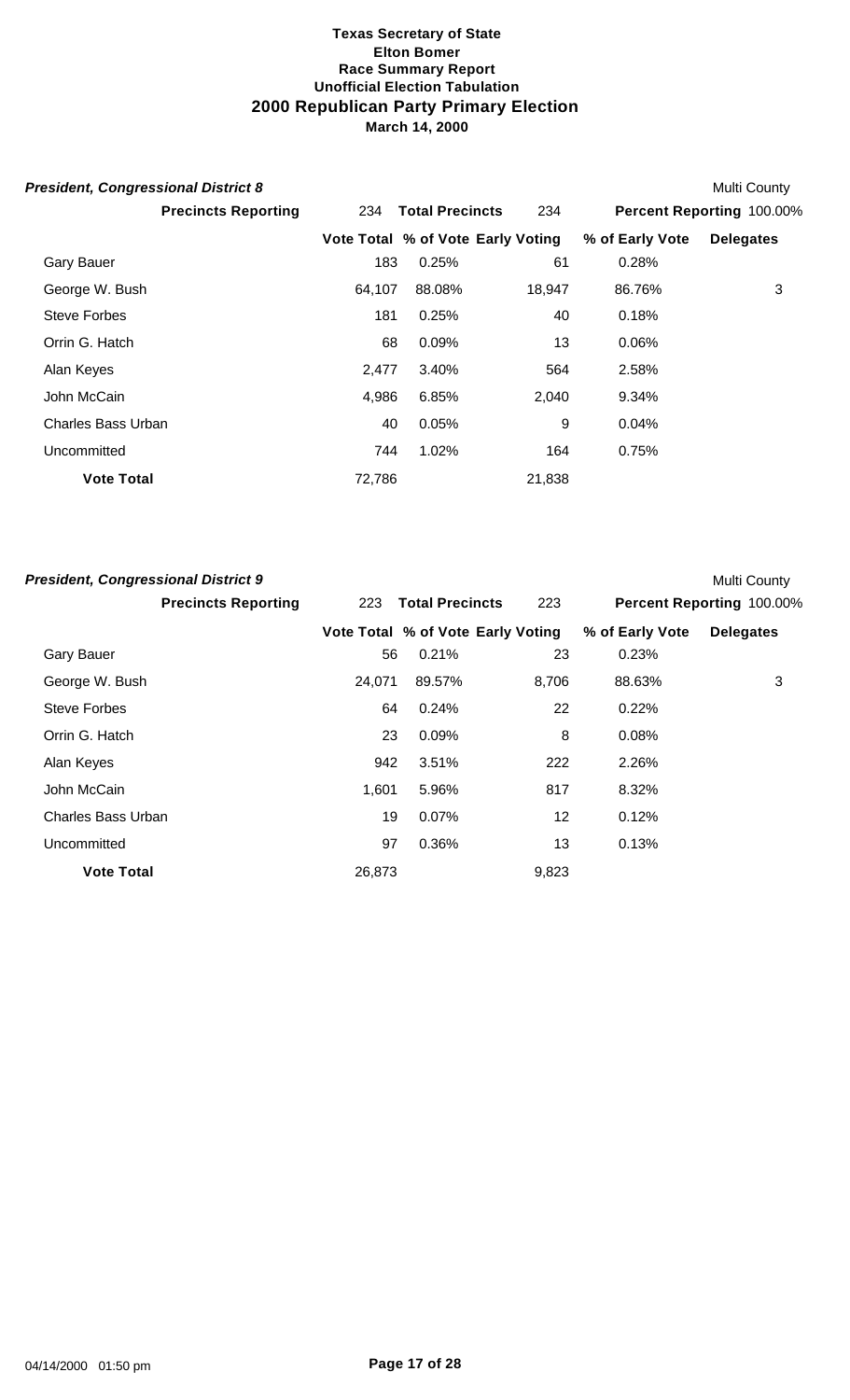| <b>President, Congressional District 10</b> |        |                                   |        |                 | Single County             |
|---------------------------------------------|--------|-----------------------------------|--------|-----------------|---------------------------|
| <b>Precincts Reporting</b>                  | 223    | <b>Total Precincts</b>            | 223    |                 | Percent Reporting 100.00% |
|                                             |        | Vote Total % of Vote Early Voting |        | % of Early Vote | <b>Delegates</b>          |
| <b>Gary Bauer</b>                           | 34     | 0.08%                             | 8      | 0.04%           |                           |
| George W. Bush                              | 36,454 | 82.59%                            | 14,431 | 79.72%          | 3                         |
| <b>Steve Forbes</b>                         | 89     | 0.20%                             | 27     | 0.15%           |                           |
| Orrin G. Hatch                              | 58     | 0.13%                             | 13     | 0.07%           |                           |
| Alan Keyes                                  | 2,210  | 5.01%                             | 538    | 2.97%           |                           |
| John McCain                                 | 5,024  | 11.38%                            | 3,005  | 16.60%          |                           |
| <b>Charles Bass Urban</b>                   | 9      | 0.02%                             | 6      | 0.03%           |                           |
| Uncommitted                                 | 258    | 0.58%                             | 73     | 0.40%           |                           |
| <b>Vote Total</b>                           | 44,136 |                                   | 18,101 |                 |                           |

| <b>President, Congressional District 11</b> |        |                                   |                |                 | <b>Multi County</b>       |
|---------------------------------------------|--------|-----------------------------------|----------------|-----------------|---------------------------|
| <b>Precincts Reporting</b>                  | 278    | <b>Total Precincts</b>            | 278            |                 | Percent Reporting 100.00% |
|                                             |        | Vote Total % of Vote Early Voting |                | % of Early Vote | <b>Delegates</b>          |
| <b>Gary Bauer</b>                           | 164    | 0.40%                             | 11             | 0.09%           |                           |
| George W. Bush                              | 36,523 | 89.35%                            | 10,718         | 87.77%          | 3                         |
| Steve Forbes                                | 101    | 0.25%                             | 20             | 0.16%           |                           |
| Orrin G. Hatch                              | 127    | 0.31%                             | 17             | 0.14%           |                           |
| Alan Keyes                                  | 1,214  | 2.97%                             | 278            | 2.28%           |                           |
| John McCain                                 | 2,368  | 5.79%                             | 1,091          | 8.93%           |                           |
| <b>Charles Bass Urban</b>                   | 25     | 0.06%                             | $\overline{2}$ | 0.02%           |                           |
| Uncommitted                                 | 353    | 0.86%                             | 75             | 0.61%           |                           |
| <b>Vote Total</b>                           | 40,875 |                                   | 12,212         |                 |                           |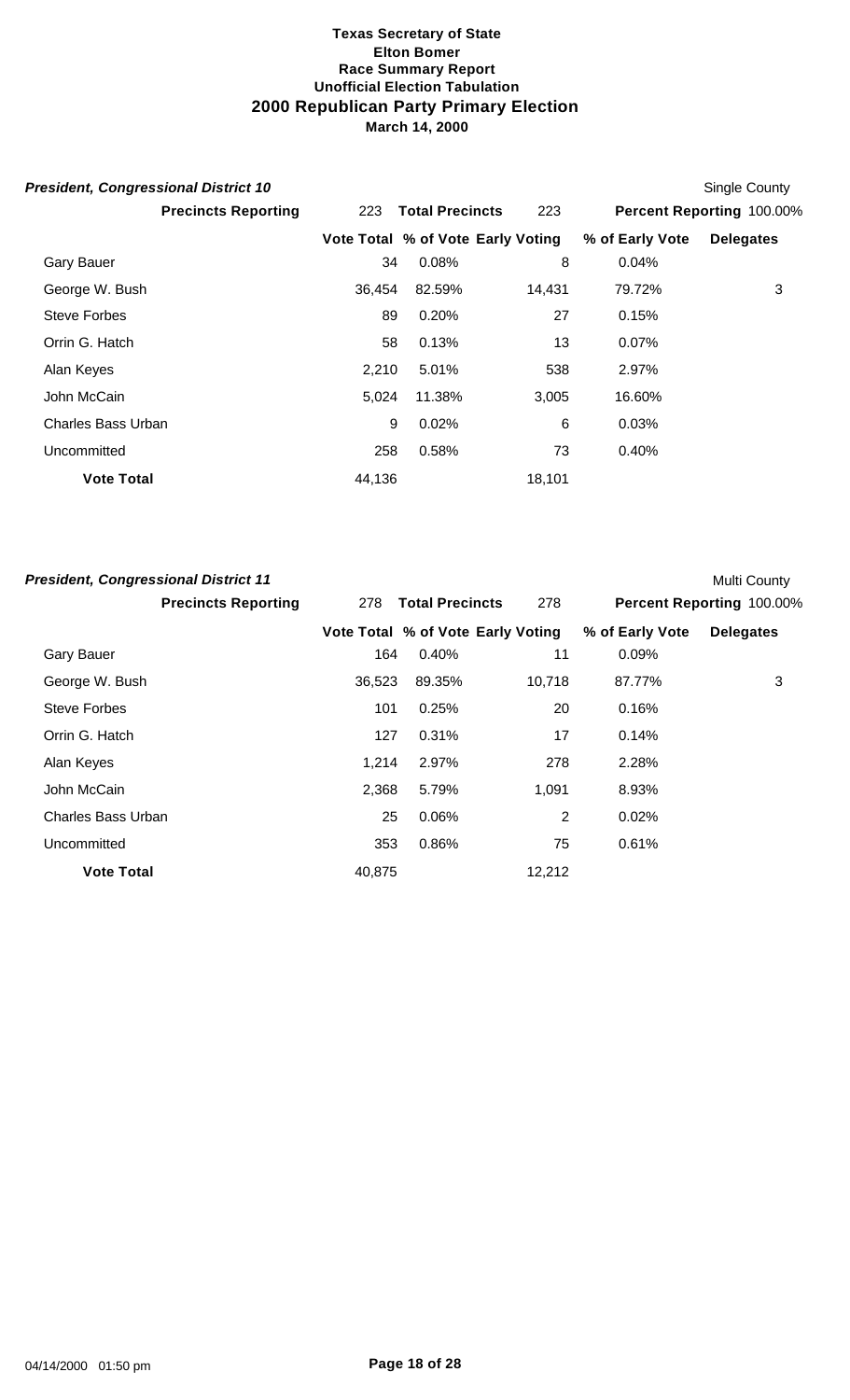| <b>President, Congressional District 12</b> |        |                                   |                |                 | Multi County              |
|---------------------------------------------|--------|-----------------------------------|----------------|-----------------|---------------------------|
| <b>Precincts Reporting</b>                  | 272    | <b>Total Precincts</b>            | 272            |                 | Percent Reporting 100.00% |
|                                             |        | Vote Total % of Vote Early Voting |                | % of Early Vote | <b>Delegates</b>          |
| <b>Gary Bauer</b>                           | 35     | 0.10%                             | 2              | 0.06%           |                           |
| George W. Bush                              | 31,635 | 86.69%                            | 2,583          | 83.67%          | 3                         |
| Steve Forbes                                | 102    | 0.28%                             | 7              | 0.23%           |                           |
| Orrin G. Hatch                              | 60     | 0.16%                             | 4              | 0.13%           |                           |
| Alan Keyes                                  | 1,321  | 3.62%                             | 65             | 2.11%           |                           |
| John McCain                                 | 2,820  | 7.73%                             | 376            | 12.18%          |                           |
| <b>Charles Bass Urban</b>                   | 10     | 0.03%                             | $\overline{0}$ | $0.00\%$        |                           |
| Uncommitted                                 | 508    | 1.39%                             | 50             | 1.62%           |                           |
| <b>Vote Total</b>                           | 36,491 |                                   | 3,087          |                 |                           |

| <b>President, Congressional District 13</b> |        |                                   |       |                 | <b>Multi County</b>       |
|---------------------------------------------|--------|-----------------------------------|-------|-----------------|---------------------------|
| <b>Precincts Reporting</b>                  | 334    | <b>Total Precincts</b>            | 334   |                 | Percent Reporting 100.00% |
|                                             |        | Vote Total % of Vote Early Voting |       | % of Early Vote | <b>Delegates</b>          |
| <b>Gary Bauer</b>                           | 112    | 0.30%                             | 26    | 0.27%           |                           |
| George W. Bush                              | 32,889 | 87.33%                            | 8,391 | 87.16%          | 3                         |
| <b>Steve Forbes</b>                         | 122    | 0.32%                             | 18    | 0.19%           |                           |
| Orrin G. Hatch                              | 53     | 0.14%                             | 5     | 0.05%           |                           |
| Alan Keyes                                  | 1,463  | 3.88%                             | 251   | 2.61%           |                           |
| John McCain                                 | 2,483  | 6.59%                             | 852   | 8.85%           |                           |
| <b>Charles Bass Urban</b>                   | 33     | 0.09%                             | 7     | 0.07%           |                           |
| Uncommitted                                 | 506    | 1.34%                             | 77    | 0.80%           |                           |
| <b>Vote Total</b>                           | 37,661 |                                   | 9,627 |                 |                           |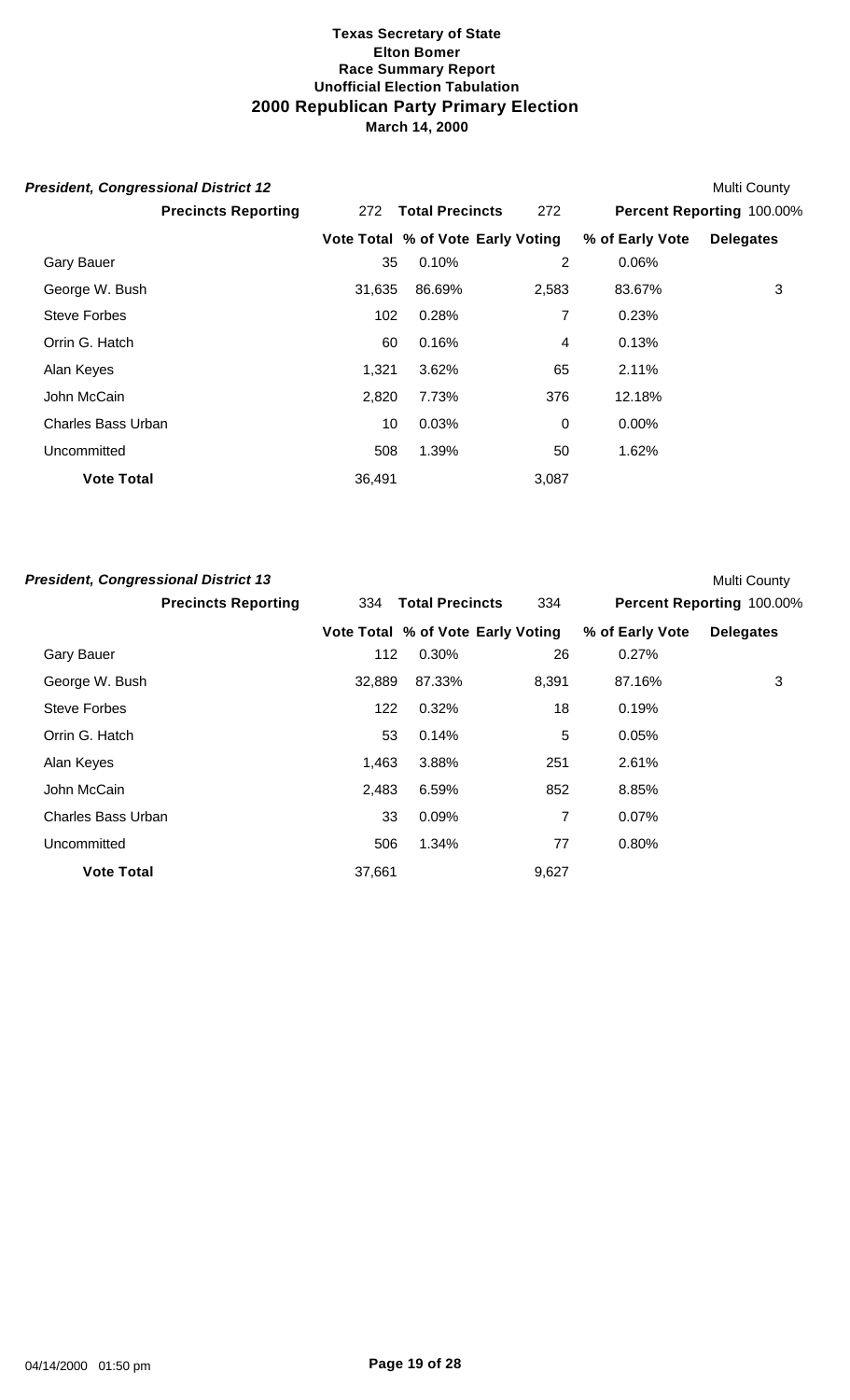| <b>President, Congressional District 14</b> |        |                                   |        |                 | Multi County              |
|---------------------------------------------|--------|-----------------------------------|--------|-----------------|---------------------------|
| <b>Precincts Reporting</b>                  | 380    | <b>Total Precincts</b>            | 380    |                 | Percent Reporting 100.00% |
|                                             |        | Vote Total % of Vote Early Voting |        | % of Early Vote | <b>Delegates</b>          |
| <b>Gary Bauer</b>                           | 55     | 0.12%                             |        | 0.05%           |                           |
| George W. Bush                              | 39,740 | 88.56%                            | 11.609 | 86.08%          | 3                         |
| Steve Forbes                                | 101    | 0.23%                             | 26     | 0.19%           |                           |
| Orrin G. Hatch                              | 54     | 0.12%                             | 9      | $0.07\%$        |                           |
| Alan Keyes                                  | 1,646  | 3.67%                             | 333    | 2.47%           |                           |
| John McCain                                 | 2,959  | 6.59%                             | 1,433  | 10.63%          |                           |
| <b>Charles Bass Urban</b>                   | 22     | 0.05%                             | 8      | 0.06%           |                           |
| Uncommitted                                 | 298    | 0.66%                             | 62     | 0.46%           |                           |
| <b>Vote Total</b>                           | 44,875 |                                   | 13,487 |                 |                           |

| <b>President, Congressional District 15</b> |        |                                   |       |                 | <b>Multi County</b>       |
|---------------------------------------------|--------|-----------------------------------|-------|-----------------|---------------------------|
| <b>Precincts Reporting</b>                  | 202    | <b>Total Precincts</b>            | 202   |                 | Percent Reporting 100.00% |
|                                             |        | Vote Total % of Vote Early Voting |       | % of Early Vote | <b>Delegates</b>          |
| <b>Gary Bauer</b>                           | 12     | 0.10%                             | 4     | 0.09%           |                           |
| George W. Bush                              | 10,381 | 90.01%                            | 3,938 | 87.92%          | 3                         |
| <b>Steve Forbes</b>                         | 24     | 0.21%                             | 4     | 0.09%           |                           |
| Orrin G. Hatch                              | 12     | 0.10%                             | 5     | 0.11%           |                           |
| Alan Keyes                                  | 383    | 3.32%                             | 111   | 2.48%           |                           |
| John McCain                                 | 662    | 5.74%                             | 392   | 8.75%           |                           |
| <b>Charles Bass Urban</b>                   | 14     | 0.12%                             | 6     | 0.13%           |                           |
| Uncommitted                                 | 45     | 0.39%                             | 19    | 0.42%           |                           |
| <b>Vote Total</b>                           | 11,533 |                                   | 4,479 |                 |                           |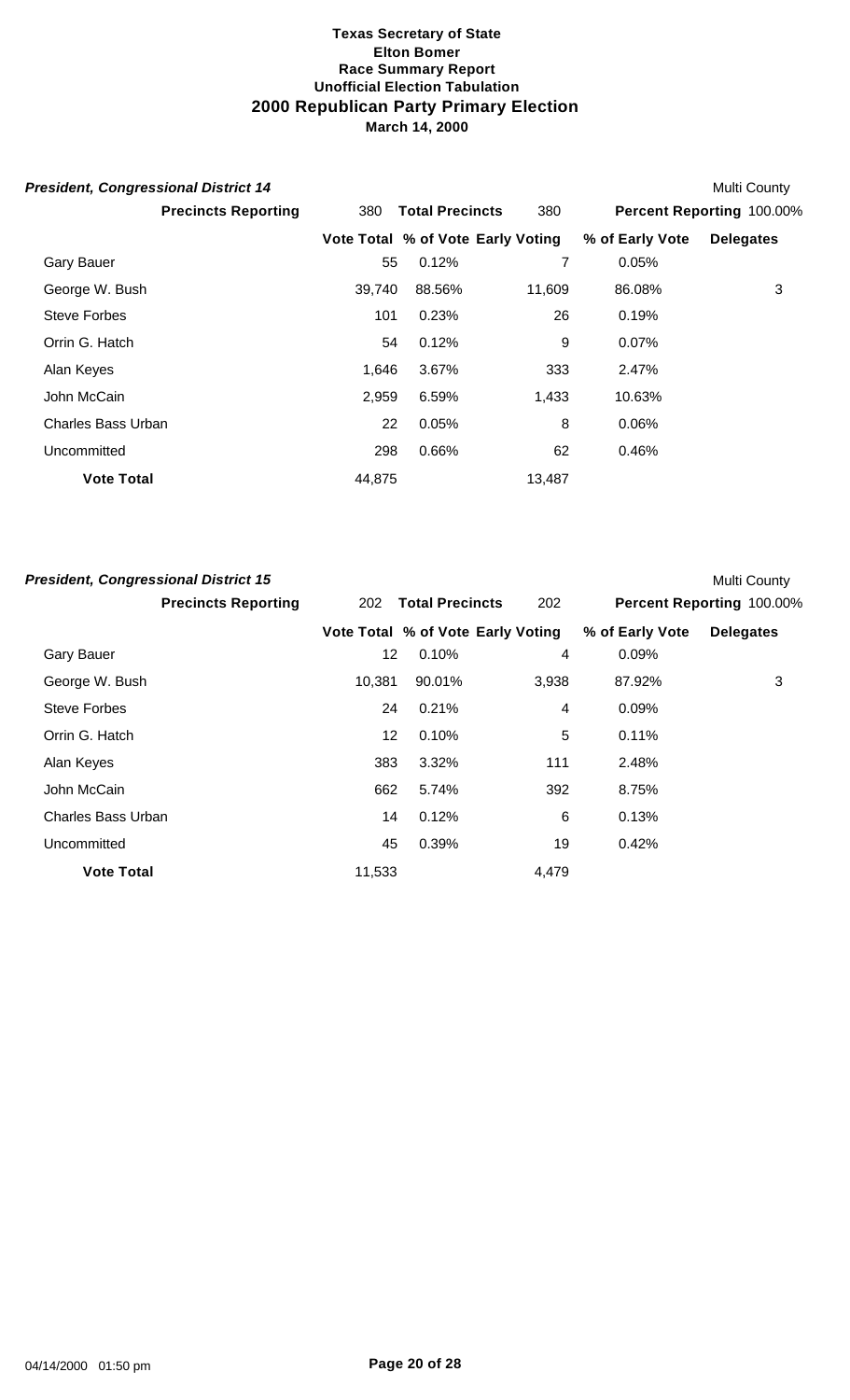| <b>President, Congressional District 16</b> |        |                                   |       |                 | Single County             |
|---------------------------------------------|--------|-----------------------------------|-------|-----------------|---------------------------|
| <b>Precincts Reporting</b>                  | 145    | <b>Total Precincts</b>            | 145   |                 | Percent Reporting 100.00% |
|                                             |        | Vote Total % of Vote Early Voting |       | % of Early Vote | <b>Delegates</b>          |
| <b>Gary Bauer</b>                           | 23     | 0.17%                             | 8     | 0.13%           |                           |
| George W. Bush                              | 11.254 | 84.46%                            | 4,888 | 82.19%          | 3                         |
| Steve Forbes                                | 53     | 0.40%                             | 20    | 0.34%           |                           |
| Orrin G. Hatch                              | 13     | 0.10%                             | 4     | $0.07\%$        |                           |
| Alan Keyes                                  | 429    | 3.22%                             | 127   | 2.14%           |                           |
| John McCain                                 | 1,428  | 10.72%                            | 856   | 14.39%          |                           |
| Charles Bass Urban                          | 22     | 0.17%                             | 13    | 0.22%           |                           |
| Uncommitted                                 | 102    | 0.77%                             | 31    | 0.52%           |                           |
| <b>Vote Total</b>                           | 13,324 |                                   | 5,947 |                 |                           |

| <b>President, Congressional District 17</b> |        |                                   |        |                 | <b>Multi County</b>       |
|---------------------------------------------|--------|-----------------------------------|--------|-----------------|---------------------------|
| <b>Precincts Reporting</b>                  | 316    | <b>Total Precincts</b>            | 316    |                 | Percent Reporting 100.00% |
|                                             |        | Vote Total % of Vote Early Voting |        | % of Early Vote | <b>Delegates</b>          |
| <b>Gary Bauer</b>                           | 79     | 0.21%                             | 13     | 0.10%           |                           |
| George W. Bush                              | 34,054 | 89.19%                            | 11,465 | 86.69%          | 3                         |
| <b>Steve Forbes</b>                         | 95     | 0.25%                             | 27     | 0.20%           |                           |
| Orrin G. Hatch                              | 34     | 0.09%                             | 9      | 0.07%           |                           |
| Alan Keyes                                  | 1,202  | 3.15%                             | 353    | 2.67%           |                           |
| John McCain                                 | 2,302  | 6.03%                             | 1,247  | 9.43%           |                           |
| <b>Charles Bass Urban</b>                   | 25     | 0.07%                             | 6      | 0.05%           |                           |
| Uncommitted                                 | 391    | 1.02%                             | 105    | 0.79%           |                           |
| <b>Vote Total</b>                           | 38,182 |                                   | 13,225 |                 |                           |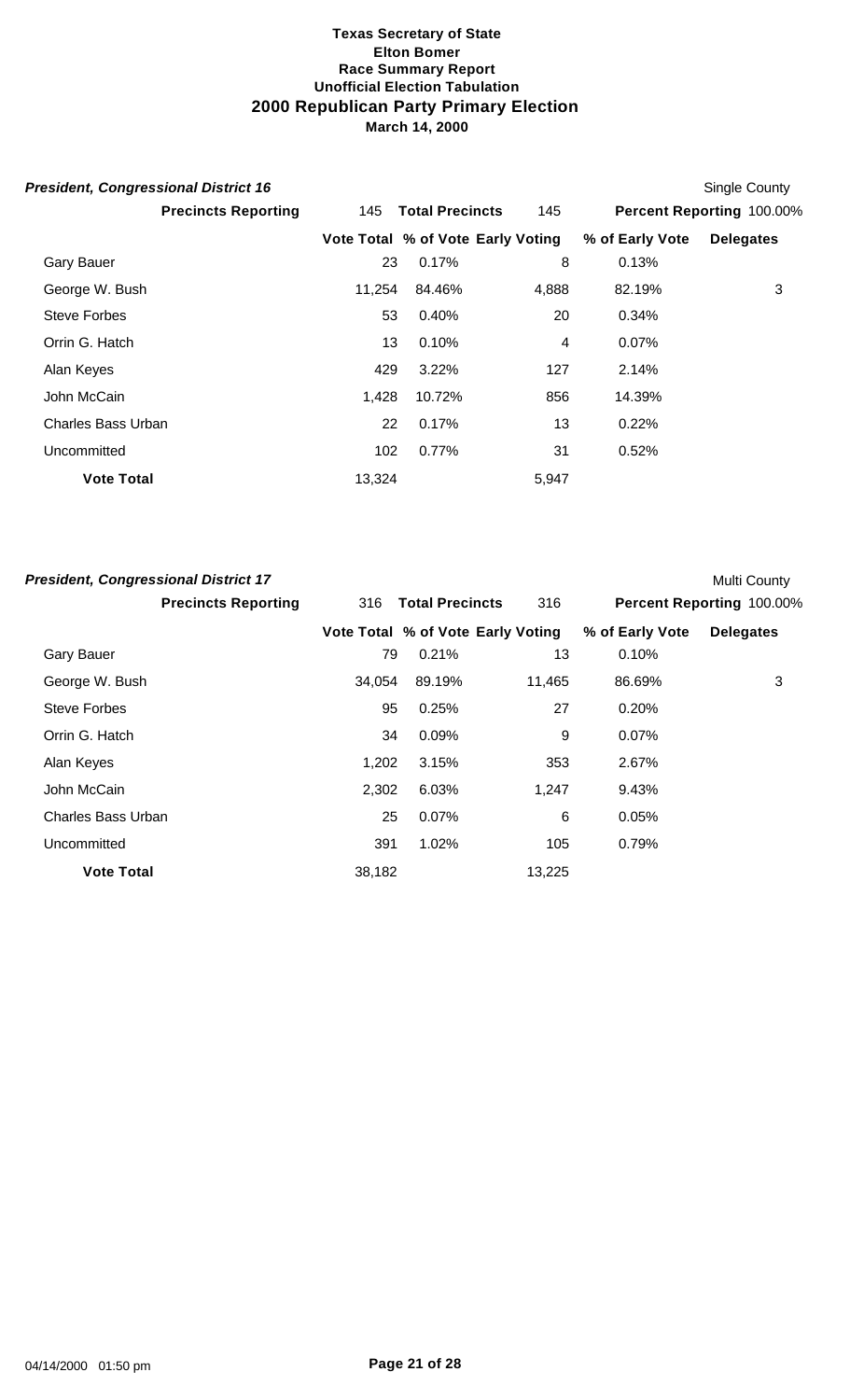| <b>President, Congressional District 18</b> |        |                                   |                |                 | <b>Single County</b>      |
|---------------------------------------------|--------|-----------------------------------|----------------|-----------------|---------------------------|
| <b>Precincts Reporting</b>                  | 246    | <b>Total Precincts</b>            | 246            |                 | Percent Reporting 100.00% |
|                                             |        | Vote Total % of Vote Early Voting |                | % of Early Vote | <b>Delegates</b>          |
| <b>Gary Bauer</b>                           | 82     | 0.65%                             | 27             | 0.97%           |                           |
| George W. Bush                              | 10,698 | 84.18%                            | 2,326          | 83.37%          | 3                         |
| <b>Steve Forbes</b>                         | 40     | 0.31%                             | $\overline{2}$ | 0.07%           |                           |
| Orrin G. Hatch                              | 5      | 0.04%                             | $\mathbf 0$    | $0.00\%$        |                           |
| Alan Keyes                                  | 483    | 3.80%                             | 50             | 1.79%           |                           |
| John McCain                                 | 1,289  | 10.14%                            | 371            | 13.30%          |                           |
| <b>Charles Bass Urban</b>                   | 12     | 0.09%                             | 0              | $0.00\%$        |                           |
| Uncommitted                                 | 99     | 0.78%                             | 14             | 0.50%           |                           |
| <b>Vote Total</b>                           | 12,708 |                                   | 2,790          |                 |                           |

| <b>President, Congressional District 19</b> |        |                                   |        |                 | Multi County              |
|---------------------------------------------|--------|-----------------------------------|--------|-----------------|---------------------------|
| <b>Precincts Reporting</b>                  | 263    | <b>Total Precincts</b>            | 263    |                 | Percent Reporting 100.00% |
|                                             |        | Vote Total % of Vote Early Voting |        | % of Early Vote | <b>Delegates</b>          |
| <b>Gary Bauer</b>                           | 95     | 0.13%                             | 32     | 0.12%           |                           |
| George W. Bush                              | 63,175 | 88.97%                            | 24,026 | 88.36%          | 3                         |
| <b>Steve Forbes</b>                         | 170    | 0.24%                             | 43     | 0.16%           |                           |
| Orrin G. Hatch                              | 80     | 0.11%                             | 15     | 0.06%           |                           |
| Alan Keyes                                  | 2,434  | 3.43%                             | 761    | 2.80%           |                           |
| John McCain                                 | 4,195  | 5.91%                             | 2,087  | 7.68%           |                           |
| <b>Charles Bass Urban</b>                   | 37     | 0.05%                             | 13     | 0.05%           |                           |
| Uncommitted                                 | 821    | 1.16%                             | 213    | 0.78%           |                           |
| <b>Vote Total</b>                           | 71,007 |                                   | 27,190 |                 |                           |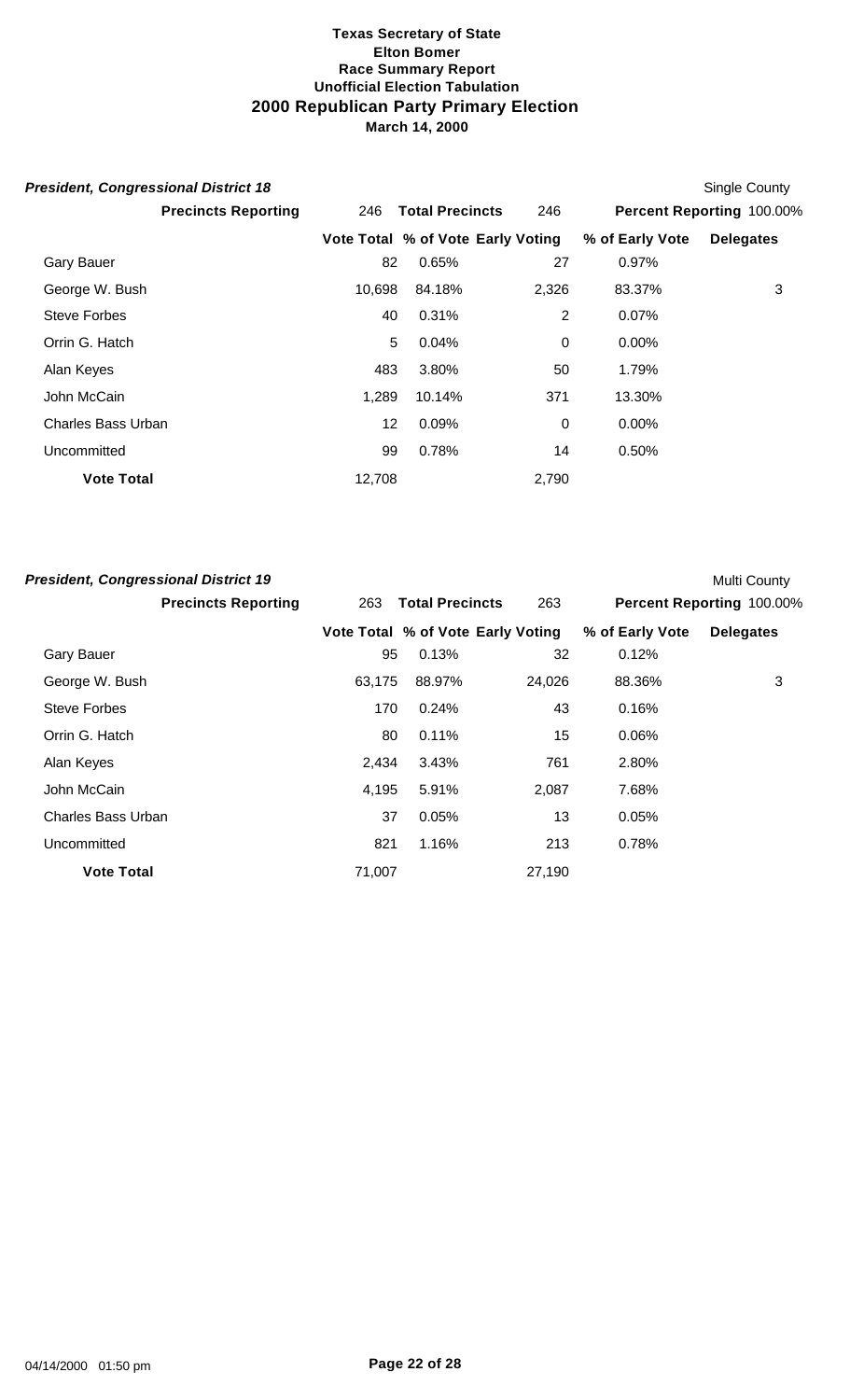| <b>President, Congressional District 20</b> |        |                                   |       |                 | <b>Single County</b>      |
|---------------------------------------------|--------|-----------------------------------|-------|-----------------|---------------------------|
| <b>Precincts Reporting</b>                  | 274    | <b>Total Precincts</b>            | 274   |                 | Percent Reporting 100.00% |
|                                             |        | Vote Total % of Vote Early Voting |       | % of Early Vote | <b>Delegates</b>          |
| <b>Gary Bauer</b>                           | 12     | 0.07%                             | 4     | 0.05%           |                           |
| George W. Bush                              | 14,269 | 83.34%                            | 7,030 | 83.00%          | 3                         |
| Steve Forbes                                | 24     | 0.14%                             | 12    | 0.14%           |                           |
| Orrin G. Hatch                              | 29     | 0.17%                             | 11    | 0.13%           |                           |
| Alan Keyes                                  | 1,138  | 6.65%                             | 308   | 3.64%           |                           |
| John McCain                                 | 1,514  | 8.84%                             | 1,049 | 12.38%          |                           |
| <b>Charles Bass Urban</b>                   | 31     | 0.18%                             | 15    | 0.18%           |                           |
| Uncommitted                                 | 105    | 0.61%                             | 41    | 0.48%           |                           |
| <b>Vote Total</b>                           | 17,122 |                                   | 8,470 |                 |                           |

| <b>President, Congressional District 21</b> |         |                                   |        |                 | <b>Multi County</b>       |
|---------------------------------------------|---------|-----------------------------------|--------|-----------------|---------------------------|
| <b>Precincts Reporting</b>                  | 401     | <b>Total Precincts</b>            | 401    |                 | Percent Reporting 100.00% |
|                                             |         | Vote Total % of Vote Early Voting |        | % of Early Vote | <b>Delegates</b>          |
| <b>Gary Bauer</b>                           | 103     | 0.10%                             | 27     | 0.06%           |                           |
| George W. Bush                              | 88,448  | 85.53%                            | 35,392 | 84.96%          | 3                         |
| Steve Forbes                                | 247     | 0.24%                             | 67     | 0.16%           |                           |
| Orrin G. Hatch                              | 91      | 0.09%                             | 30     | 0.07%           |                           |
| Alan Keyes                                  | 4,606   | 4.45%                             | 1,102  | 2.65%           |                           |
| John McCain                                 | 8,676   | 8.39%                             | 4,663  | 11.19%          |                           |
| <b>Charles Bass Urban</b>                   | 77      | 0.07%                             | 41     | 0.10%           |                           |
| Uncommitted                                 | 1,164   | 1.13%                             | 336    | 0.81%           |                           |
| <b>Vote Total</b>                           | 103,412 |                                   | 41,658 |                 |                           |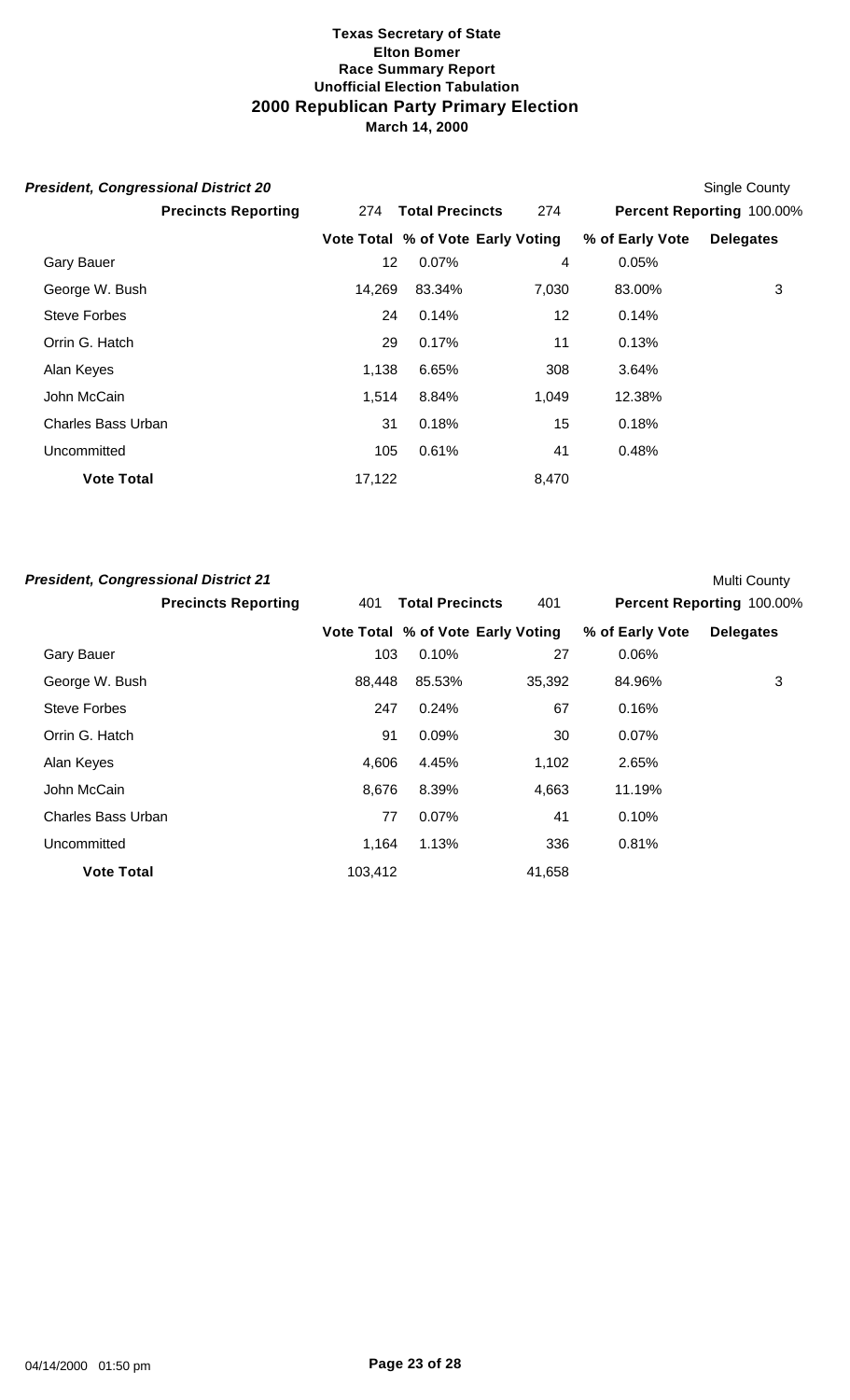| <b>President, Congressional District 22</b> |        |                                   |        |                 | Multi County              |
|---------------------------------------------|--------|-----------------------------------|--------|-----------------|---------------------------|
| <b>Precincts Reporting</b>                  | 236    | <b>Total Precincts</b>            | 236    |                 | Percent Reporting 100.00% |
|                                             |        | Vote Total % of Vote Early Voting |        | % of Early Vote | <b>Delegates</b>          |
| <b>Gary Bauer</b>                           | 108    | 0.21%                             | 42     | 0.23%           |                           |
| George W. Bush                              | 45.785 | 87.90%                            | 15,902 | 87.27%          | 3                         |
| Steve Forbes                                | 140    | 0.27%                             | 20     | 0.11%           |                           |
| Orrin G. Hatch                              | 45     | 0.09%                             | 14     | 0.08%           |                           |
| Alan Keyes                                  | 1,628  | 3.13%                             | 457    | 2.51%           |                           |
| John McCain                                 | 4.054  | 7.78%                             | 1,736  | 9.53%           |                           |
| Charles Bass Urban                          | 45     | 0.09%                             | 13     | $0.07\%$        |                           |
| Uncommitted                                 | 283    | 0.54%                             | 38     | 0.21%           |                           |
| <b>Vote Total</b>                           | 52,088 |                                   | 18,222 |                 |                           |

| <b>President, Congressional District 23</b> |        |                                   |        |                 | <b>Multi County</b>       |
|---------------------------------------------|--------|-----------------------------------|--------|-----------------|---------------------------|
| <b>Precincts Reporting</b>                  | 308    | <b>Total Precincts</b>            | 308    |                 | Percent Reporting 100.00% |
|                                             |        | Vote Total % of Vote Early Voting |        | % of Early Vote | <b>Delegates</b>          |
| <b>Gary Bauer</b>                           | 37     | 0.13%                             | 14     | 0.11%           |                           |
| George W. Bush                              | 24,431 | 86.14%                            | 10,839 | 85.37%          | 3                         |
| <b>Steve Forbes</b>                         | 57     | 0.20%                             | 16     | 0.13%           |                           |
| Orrin G. Hatch                              | 55     | 0.19%                             | 11     | 0.09%           |                           |
| Alan Keyes                                  | 1,402  | 4.94%                             | 382    | 3.01%           |                           |
| John McCain                                 | 2,084  | 7.35%                             | 1,322  | 10.41%          |                           |
| <b>Charles Bass Urban</b>                   | 33     | 0.12%                             | 12     | $0.09\%$        |                           |
| Uncommitted                                 | 264    | 0.93%                             | 100    | 0.79%           |                           |
| <b>Vote Total</b>                           | 28,363 |                                   | 12,696 |                 |                           |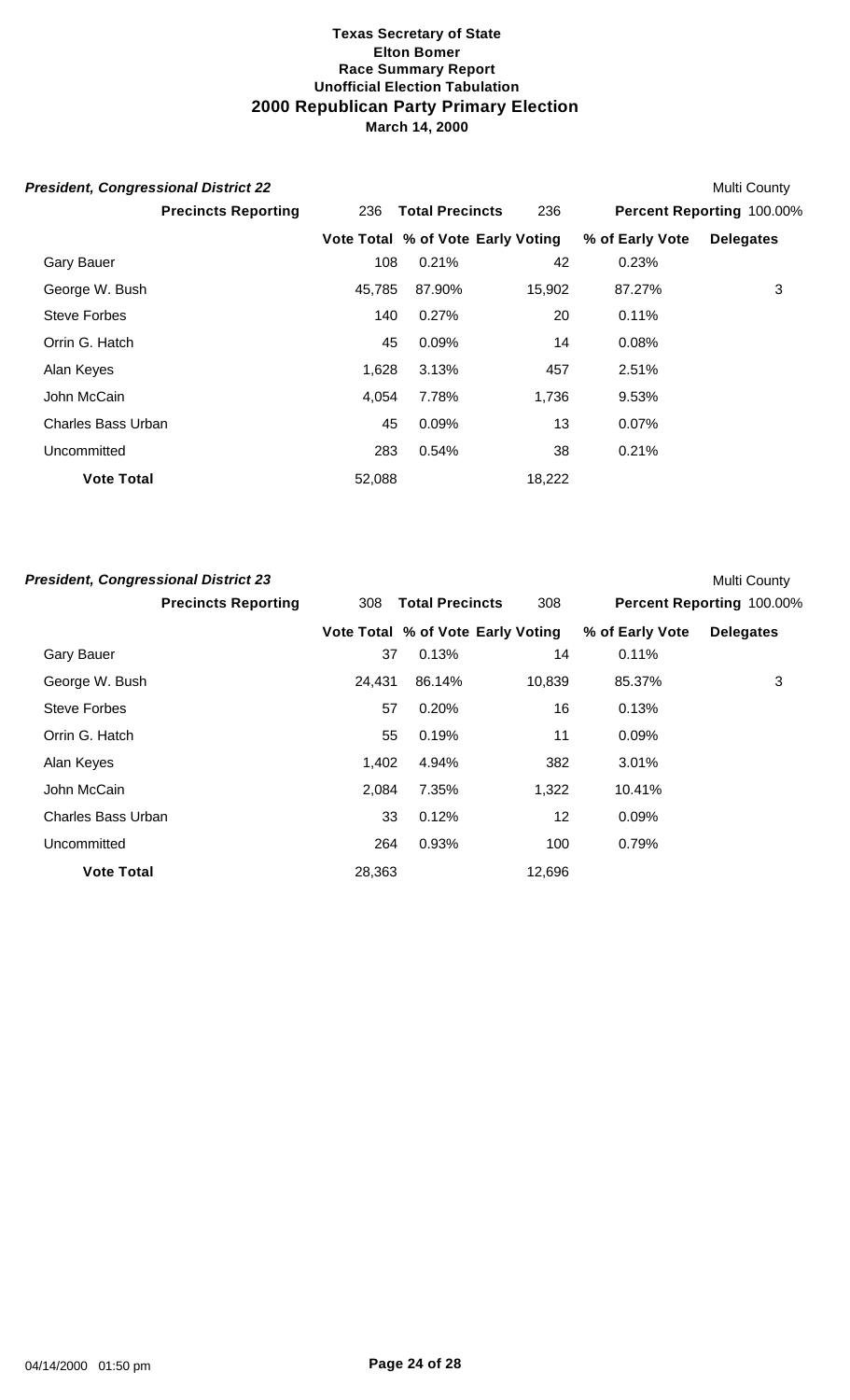|     |        |                                                                   |                                                             | Multi County              |
|-----|--------|-------------------------------------------------------------------|-------------------------------------------------------------|---------------------------|
| 266 |        | 266                                                               |                                                             | Percent Reporting 100.00% |
|     |        |                                                                   | % of Early Vote                                             | <b>Delegates</b>          |
|     | 0.12%  | 4                                                                 | 0.09%                                                       |                           |
|     | 88.30% | 3,724                                                             | 87.69%                                                      | 3                         |
|     | 0.38%  | 5                                                                 | 0.12%                                                       |                           |
|     | 0.17%  | 6                                                                 | 0.14%                                                       |                           |
|     | 4.72%  | 153                                                               | 3.60%                                                       |                           |
|     | 5.33%  | 314                                                               | 7.39%                                                       |                           |
|     | 0.08%  | 5                                                                 | 0.12%                                                       |                           |
|     | 0.90%  | 36                                                                | 0.85%                                                       |                           |
|     |        | 4,247                                                             |                                                             |                           |
|     |        | 26<br>18,945<br>81<br>36<br>1,013<br>1,143<br>18<br>194<br>21,456 | <b>Total Precincts</b><br>Vote Total % of Vote Early Voting |                           |

| <b>President, Congressional District 25</b> |        |                                   |                |                 | <b>Multi County</b>       |
|---------------------------------------------|--------|-----------------------------------|----------------|-----------------|---------------------------|
| <b>Precincts Reporting</b>                  | 177    | <b>Total Precincts</b>            | 177            |                 | Percent Reporting 100.00% |
|                                             |        | Vote Total % of Vote Early Voting |                | % of Early Vote | <b>Delegates</b>          |
| <b>Gary Bauer</b>                           | 130    | 0.52%                             | 34             | 0.51%           |                           |
| George W. Bush                              | 21,712 | 87.13%                            | 5,873          | 87.42%          | 3                         |
| Steve Forbes                                | 51     | 0.20%                             | 7              | 0.10%           |                           |
| Orrin G. Hatch                              | 21     | 0.08%                             | 3              | 0.04%           |                           |
| Alan Keyes                                  | 757    | 3.04%                             | 99             | 1.47%           |                           |
| John McCain                                 | 2,117  | 8.50%                             | 678            | 10.09%          |                           |
| <b>Charles Bass Urban</b>                   | 16     | 0.06%                             | $\overline{2}$ | 0.03%           |                           |
| Uncommitted                                 | 116    | 0.47%                             | 22             | 0.33%           |                           |
| <b>Vote Total</b>                           | 24,920 |                                   | 6,718          |                 |                           |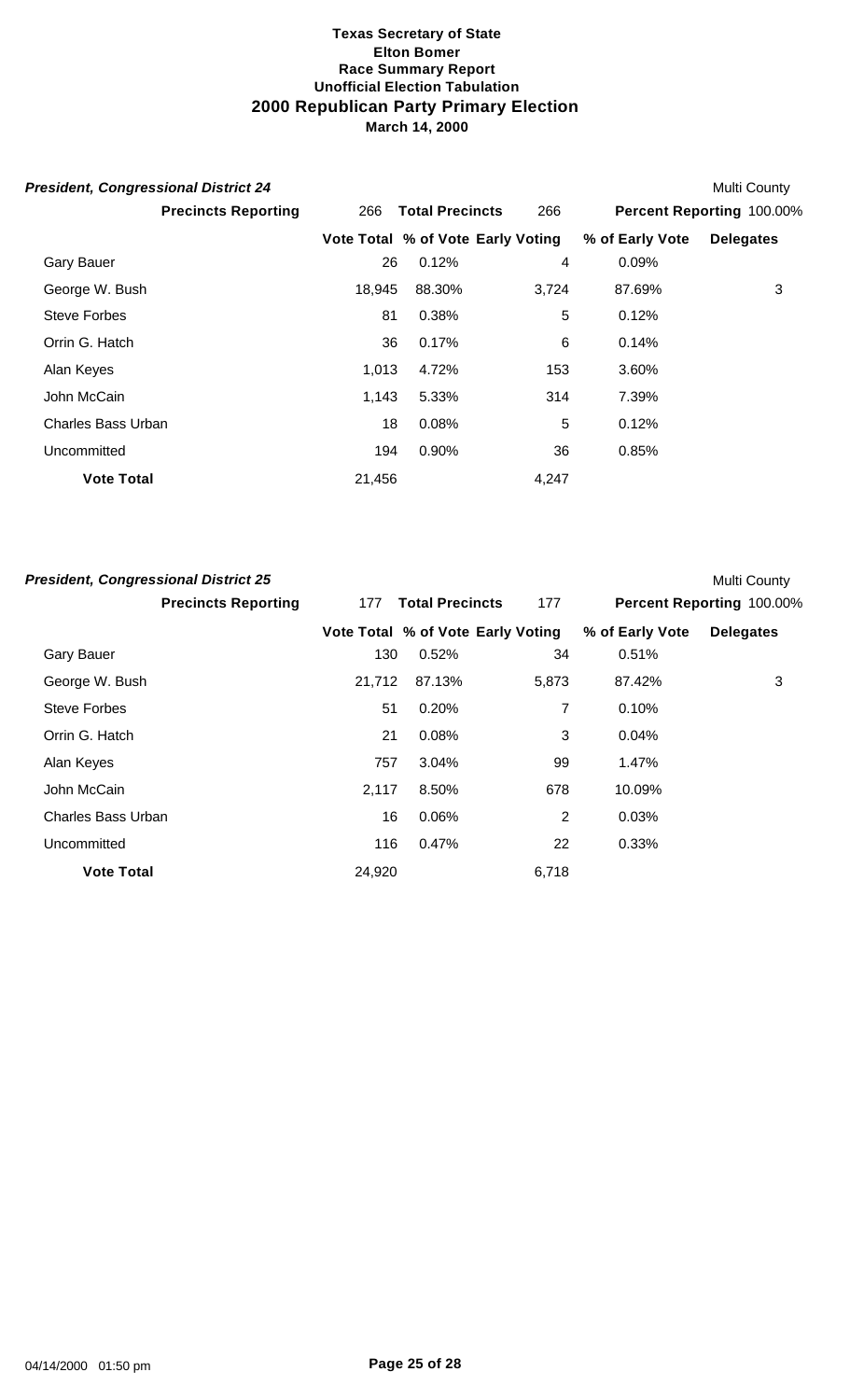| <b>President, Congressional District 26</b> |        |                                   |        |                 | Multi County              |
|---------------------------------------------|--------|-----------------------------------|--------|-----------------|---------------------------|
| <b>Precincts Reporting</b>                  | 257    | <b>Total Precincts</b>            | 257    |                 | Percent Reporting 100.00% |
|                                             |        | Vote Total % of Vote Early Voting |        | % of Early Vote | <b>Delegates</b>          |
| <b>Gary Bauer</b>                           | 83     | $0.11\%$                          | 10     | 0.06%           |                           |
| George W. Bush                              | 64,292 | 86.08%                            | 13,852 | 86.35%          | 3                         |
| <b>Steve Forbes</b>                         | 250    | 0.33%                             | 37     | 0.23%           |                           |
| Orrin G. Hatch                              | 98     | 0.13%                             | 18     | 0.11%           |                           |
| Alan Keyes                                  | 3,318  | 4.44%                             | 449    | 2.80%           |                           |
| John McCain                                 | 6,020  | 8.06%                             | 1,584  | 9.87%           |                           |
| <b>Charles Bass Urban</b>                   | 55     | 0.07%                             | 14     | $0.09\%$        |                           |
| Uncommitted                                 | 573    | 0.77%                             | 77     | 0.48%           |                           |
| <b>Vote Total</b>                           | 74,689 |                                   | 16,041 |                 |                           |

| <b>President, Congressional District 27</b> |        |                                   |       |                 | <b>Multi County</b>       |
|---------------------------------------------|--------|-----------------------------------|-------|-----------------|---------------------------|
| <b>Precincts Reporting</b>                  | 216    | <b>Total Precincts</b>            | 216   |                 | Percent Reporting 100.00% |
|                                             |        | Vote Total % of Vote Early Voting |       | % of Early Vote | <b>Delegates</b>          |
| <b>Gary Bauer</b>                           | 373    | 1.98%                             | 13    | 0.18%           |                           |
| George W. Bush                              | 16.543 | 87.83%                            | 6,296 | 86.41%          | 3                         |
| Steve Forbes                                | 55     | 0.29%                             | 24    | 0.33%           |                           |
| Orrin G. Hatch                              | 22     | 0.12%                             | 5     | $0.07\%$        |                           |
| Alan Keyes                                  | 544    | 2.89%                             | 154   | 2.11%           |                           |
| John McCain                                 | 1,198  | 6.36%                             | 765   | 10.50%          |                           |
| <b>Charles Bass Urban</b>                   | 20     | 0.11%                             | 5     | $0.07\%$        |                           |
| Uncommitted                                 | 80     | 0.42%                             | 24    | 0.33%           |                           |
| <b>Vote Total</b>                           | 18,835 |                                   | 7,286 |                 |                           |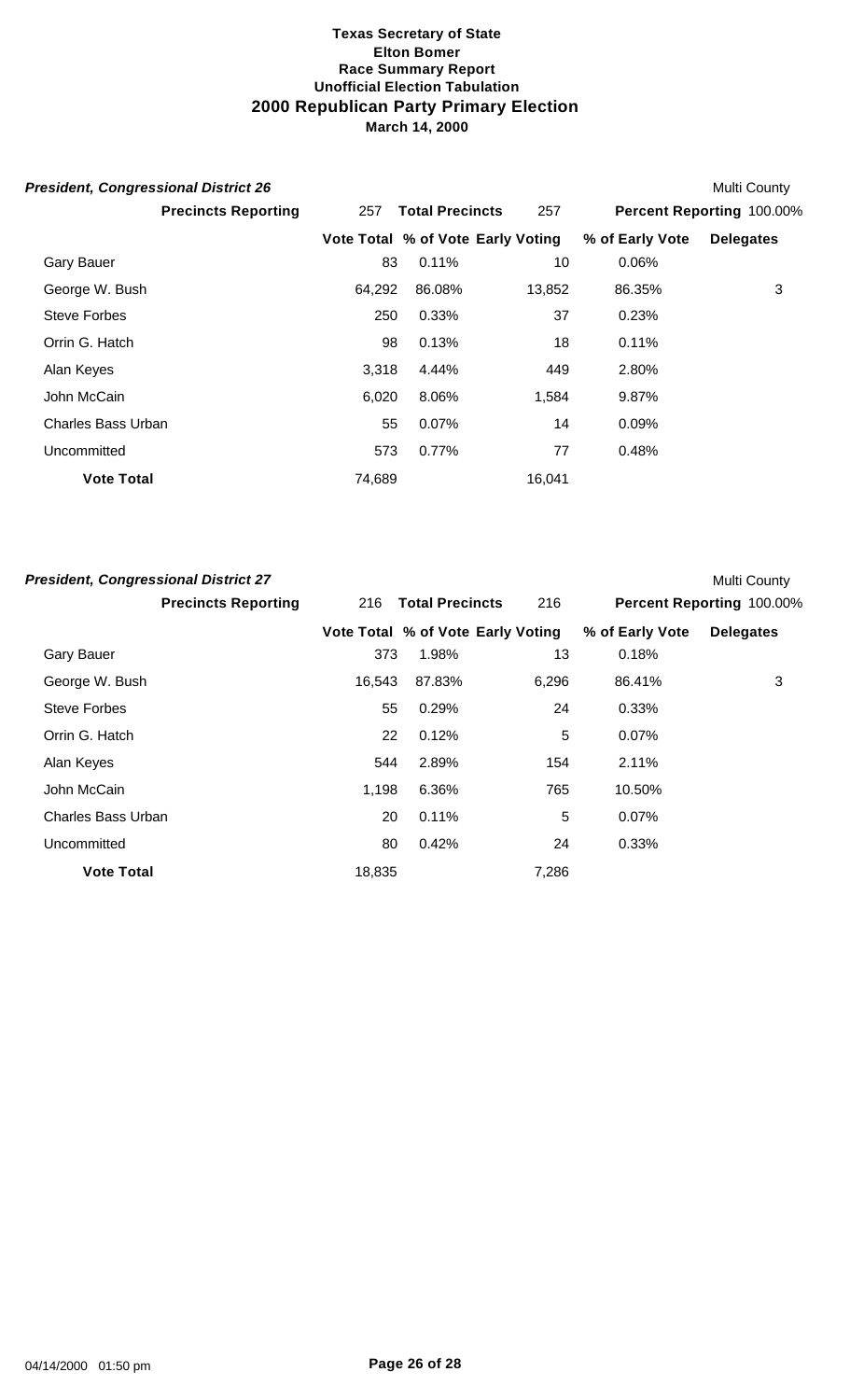| Multi County                                                             |        | <b>President, Congressional District 28</b> |
|--------------------------------------------------------------------------|--------|---------------------------------------------|
| <b>Total Precincts</b><br>308<br>Percent Reporting 100.00%               | 308    | <b>Precincts Reporting</b>                  |
| Vote Total % of Vote Early Voting<br>% of Early Vote<br><b>Delegates</b> |        |                                             |
| 0.16%<br>6<br>0.10%                                                      | 25     | <b>Gary Bauer</b>                           |
| 3<br>85.32%<br>86.35%<br>5,289                                           | 13,885 | George W. Bush                              |
| 0.20%<br>6<br>0.10%                                                      | 32     | <b>Steve Forbes</b>                         |
| 0.11%<br>8<br>0.13%                                                      | 18     | Orrin G. Hatch                              |
| 5.43%<br>188<br>3.03%                                                    | 873    | Alan Keyes                                  |
| 6.88%<br>661<br>10.66%                                                   | 1,107  | John McCain                                 |
| 12<br>0.16%<br>0.19%                                                     | 25     | <b>Charles Bass Urban</b>                   |
| 0.71%<br>29<br>0.47%                                                     | 114    | Uncommitted                                 |
| 6,199                                                                    | 16,079 | <b>Vote Total</b>                           |
|                                                                          |        |                                             |

| <b>President, Congressional District 29</b> |       |                                   |                |                 | <b>Single County</b>      |
|---------------------------------------------|-------|-----------------------------------|----------------|-----------------|---------------------------|
| <b>Precincts Reporting</b>                  | 179   | <b>Total Precincts</b>            | 179            |                 | Percent Reporting 100.00% |
|                                             |       | Vote Total % of Vote Early Voting |                | % of Early Vote | <b>Delegates</b>          |
| <b>Gary Bauer</b>                           | 72    | 0.74%                             | 21             | 0.84%           |                           |
| George W. Bush                              | 8,783 | 90.31%                            | 2,215          | 88.14%          | 3                         |
| <b>Steve Forbes</b>                         | 23    | 0.24%                             | 8              | 0.32%           |                           |
| Orrin G. Hatch                              | 7     | 0.07%                             | $\overline{2}$ | 0.08%           |                           |
| Alan Keyes                                  | 280   | 2.88%                             | 42             | 1.67%           |                           |
| John McCain                                 | 514   | 5.29%                             | 219            | 8.71%           |                           |
| <b>Charles Bass Urban</b>                   | 5     | 0.05%                             | 1              | 0.04%           |                           |
| Uncommitted                                 | 41    | 0.42%                             | 5              | 0.20%           |                           |
| <b>Vote Total</b>                           | 9,725 |                                   | 2,513          |                 |                           |